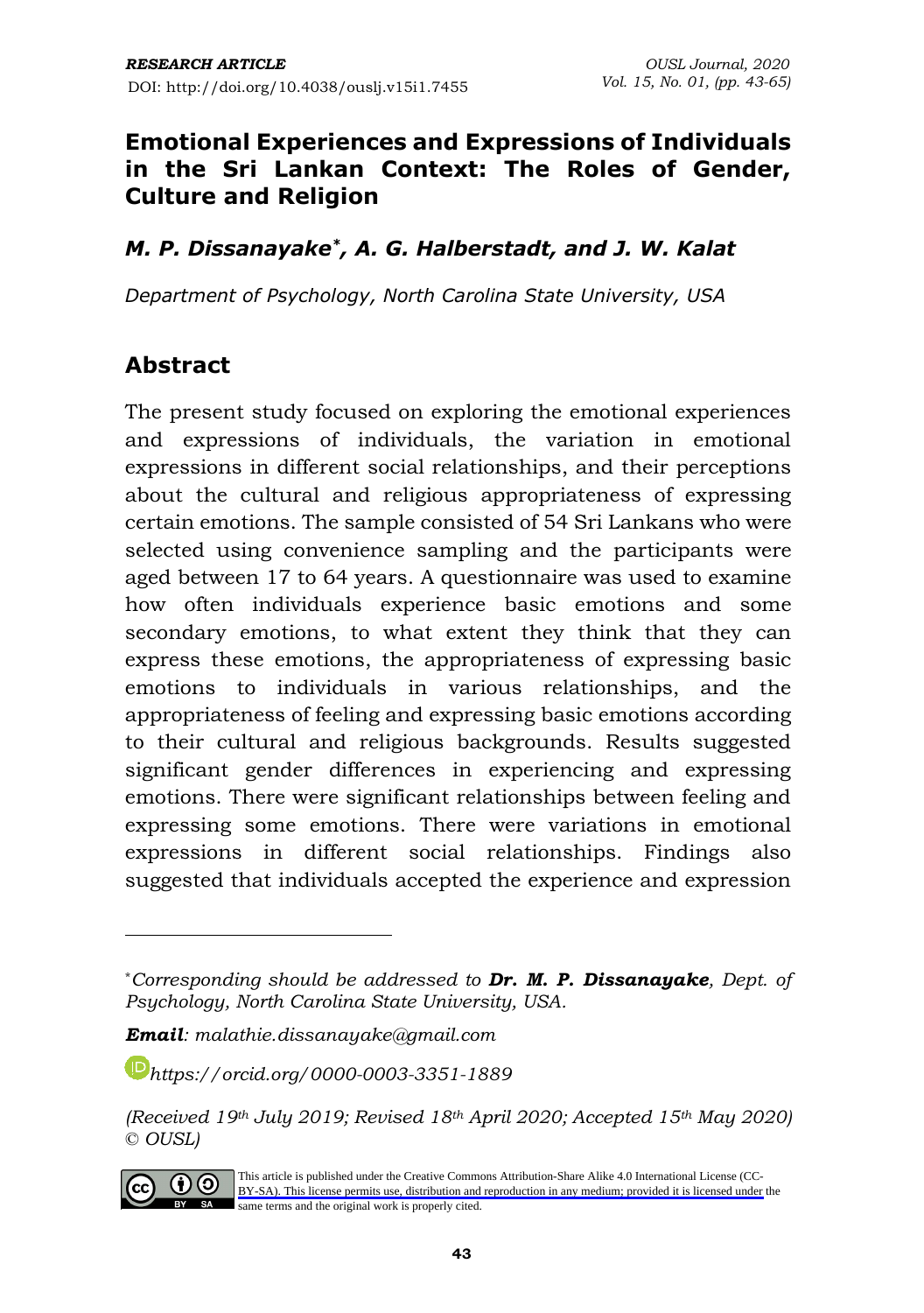of some emotions according to their cultural and religious backgrounds.

**Keywords:** emotional experience, emotional expression, gender, culture, religion

# **Introduction**

Emotions serve important purposes in human life. Emotional experience can be described as a reaction of the whole organism to an internal or external event (Pettijohn, 1991). Emotions produce physiological, cognitive, and behavioral changes. Theories of emotion explain how individuals experience various emotions. Some theories have focused on somatic, neurobiological, and cognitive components of emotions whereas others have investigated the behavioral expressions of emotions. With respect to the expression of emotions, researchers have explored universal as well as culturally-specific patterns of emotional expression (e.g., Ekman et al., 1987, Kang, Shaver, Sue, Min, & Jing, 2003). Lately, the focus has shifted to the understanding of individuals' emotions and feelings in daily life (Kang & Shaver, 2004). Considering individuals' emotional experiences, it is important to state two main concerns raised by Frijda (1986). One was what differentiates an emotional experience from other experiences and what allows people to identify their experiences as emotional. The other was, what distinguishes one emotion from another and what allows people to recognize or classify their emotional experiences as happiness, sadness, anger etc. Research has been conducted on various aspects of emotions; however, there is a need for further investigation into emotional experiences and expressions of different groups, particularly those who live in different cultural milieus.

## **Review of Literature**

### **Emotional Experiences and Gender**

Generally, it is believed that females are more emotionally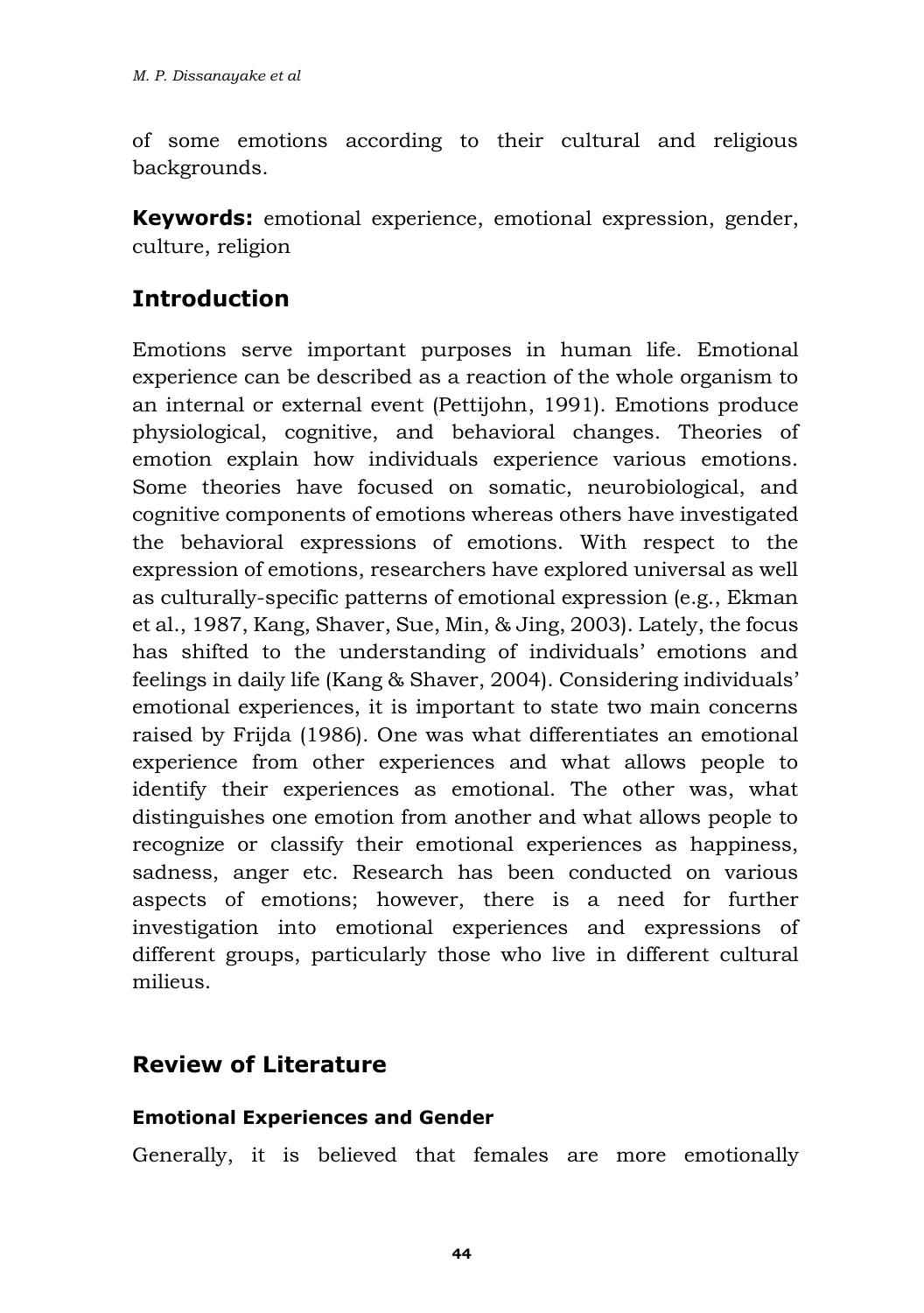expressive than males. A considerable body of research has revealed emotional differences between males and females (Parkins, 2012). Particularly, researchers have found gender differences in recognizing and expressing emotions, and gender stereotypes of emotions (Durik, Hyde, Marks, Roy, Anaya, & Schultz, 2006; Simpson & Stroh, 2004; Tracy & Robins, 2008). Previous studies have found that females, compared to males, tend to have greater emotional expressiveness (Fabes & Martin, 1991; Kring & Gordon, 1998; Parkins, 2012; Smith, Brescoll, & Thomas, 2016). They intensely use every category of emotional expressions compared to males. Especially, they tend to use more emotional expression markers when they show their emotions online than males (Parkins, 2012). At all ages, girls and female adults recognize facial expressions of emotions more accurately than boys and male adults do (Olderbak, Wilhelm, Hildebrandt, & Quoidbach, 2019).

Previous research has shown that certain gender stereotypes are related to specific emotions (Kelley & Hutson‐Comeaux, 2002; Parkins, 2012). Emotions such as happiness, sadness, and fear are generally related to females. In contrast, certain emotions (e.g., anger) are linked to males (Kelly & Hutson-Comeaux, 1999; Parkins, 2012). With respect to positive and negative emotions, females are supposed to exhibit more positive emotions than men, particularly in another-oriented context (Johnson & Shulmans, 1988). However, some studies have suggested little difference with respect to the expression of males and females' emotional experiences (Fabes & Martin, 1991).

It seems that most of the research on gender differences in the category of emotion stereotype was based on beliefs or perceptions about emotional expressions rather than beliefs about individuals' emotional experiences as a whole (Kelly & Huston‐Comeaux, 2002). Also, researchers have examined beliefs or perceptions of individuals' emotional experiences rather than their actual experiences of emotions. Therefore, this study aimed to examine how individuals, both males and females living in a more collectivist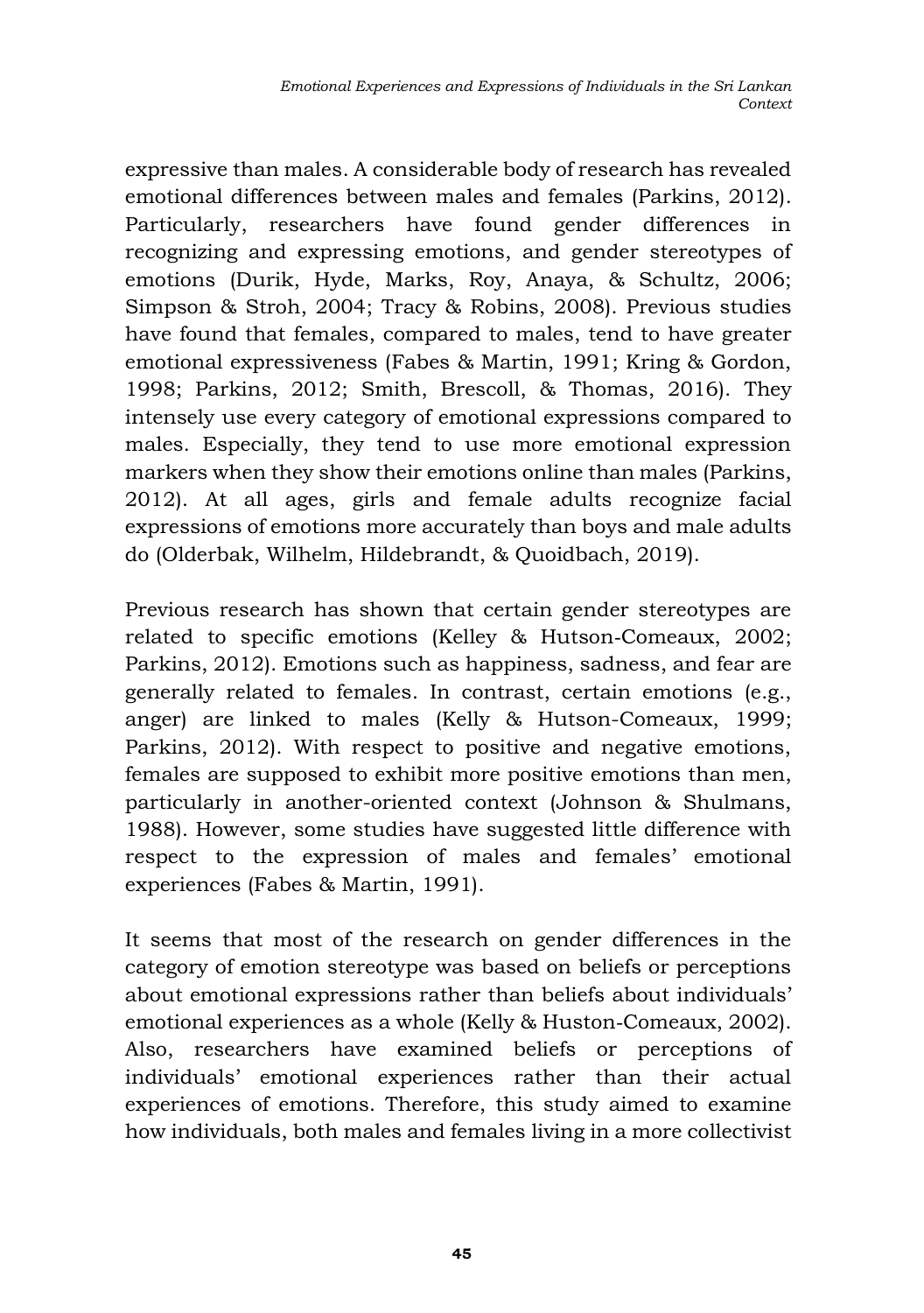cultural setting, feel and express basic and some secondary emotions.

#### **Emotional expressions in Social Relationships**

Even though emotion is a biologically manifested component, emotional experiences and expressions can be socio-culturally determined (Mesquita & Walker, 2003; Panayiotou, 2004). Culture plays a significant role in shaping individuals' behavior and therefore, the core of emotions can also be influenced by the sociocultural environment in which they live (Lutz, 1988; Turner, & Stets, 2005). In addition, culture may have an effect on the way in which individuals experience and express their emotions. As a result, emotional expressions of individuals may vary across cultures.

Because of certain cultural beliefs and perceptions related to emotions, emotional expressions of individuals may vary across social situations and social relationships. Emotions help individuals prepare themselves to adapt to various situations. They can signal persons to continue actions or conditions that enhance their well-being and to realize that the way they express or manage their emotions can considerably impact on initiating, facilitating and maintaining their relationships with others (Campos, Mumme, Kermoian, & Campos, 1994). Emotional expressions are used to convey individuals' needs and desires to other members in their social context. Researchers have also highlighted the importance of understanding emotional expression in the context of social relationships (e.g., Chaplin, 2015).

### **Culture, Religion and Emotional Experiences**

Each culture has its own cultural values that guide individuals to form their perceptions, beliefs, and behavior patterns within their socio-cultural milieus (Matsumoto et al., 2008; Wong, Bond, & Mosquera, 2008) and these values describe what is good as well as appropriate within their cultural contexts (Schwartz, 2004). The cultural values related to emotions present guidelines for individuals' emotion regulation and emotional expressions, especially in their social relationships (Matsumoto et al., 2008).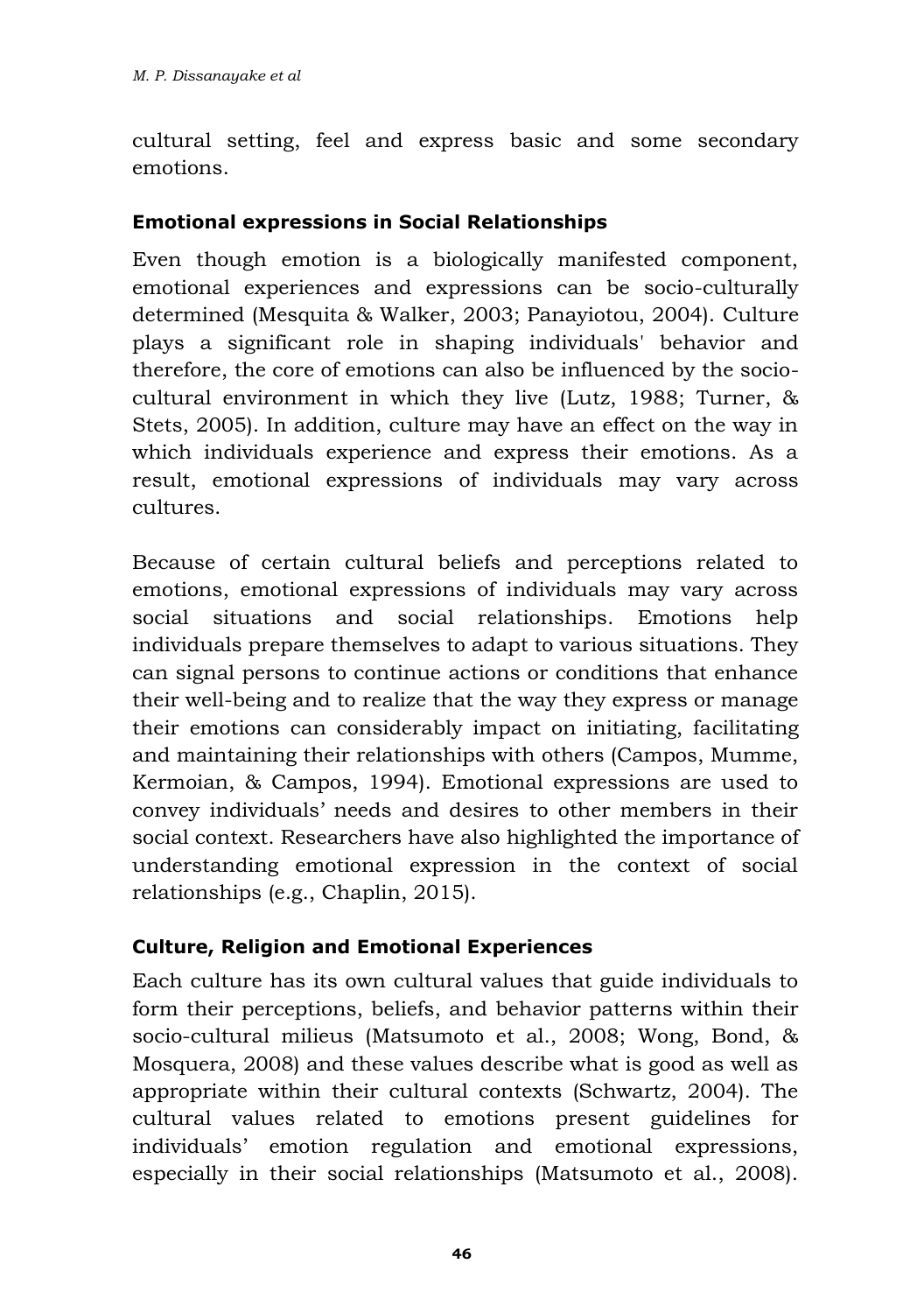Therefore, cultural beliefs, customs, and individuals' perceptions and expectations about their feelings and emotions may influence their emotional expressions (Wong et al., 2008).

Eastern culture has been described as collectivist because the individuals in this cultural setting are expected to adjust to their social group in order to maintain harmony in the society (Cross, Hardin, & Gercek-Swing, 2011; Oyserman & Lee, 2008). Collectivist cultures tend to value low arousal emotions more than high arousal emotions. Therefore, individuals in these cultures experience and would rather experience low arousal emotions over high arousal emotions (Lim, 2016). Researchers have stated that individuals in collectivist cultures believe that they express basic emotions less than people in individualistic cultures (Ekman, 1972; Matsumoto & Kupperbusch, 2001; Pittam, Gallois, Iwawaki, & Kroonenberg, 1995). They tend to rate expressing and experiencing basic emotions less intensely (Biehl et al., 1997; Matsumoto & Ekman, 1989; Matsumoto, Kudoh, Scherer, & Wallbott, 1988). Further, they experience emotions such as shame and guilt more strongly than people in individualistic cultures (Kitayama, Markus, & Matsumoto, 1995). Unlike individualistic cultures, collectivist cultures give more importance to the initiation and maintenance of interpersonal relationships and, as a result, people in these cultures tend to build up strong and secure relationships with their family members and friends (Matsumoto & Juang, 2004; Markus & Kitayama, 1991). This may cause them not to express certain emotions (e.g., negative emotions) towards other members in their social environment since they want to maintain group harmony (Franzoi, 2015). In addition, culturally specific patterns of behaviors and responses may influence individuals' emotional experiences (Kitayama, Markus, & Kurokawa, 2000).

Considering cultural differences in emotional experiences, it seems that emotions are expected to reflect the self with respect to others in collectivist cultures (Mesquita, 2001). Therefore, emotions can be a sign of individuals' relations with others. People in these cultures may hinder certain emotional expressions as they want to maintain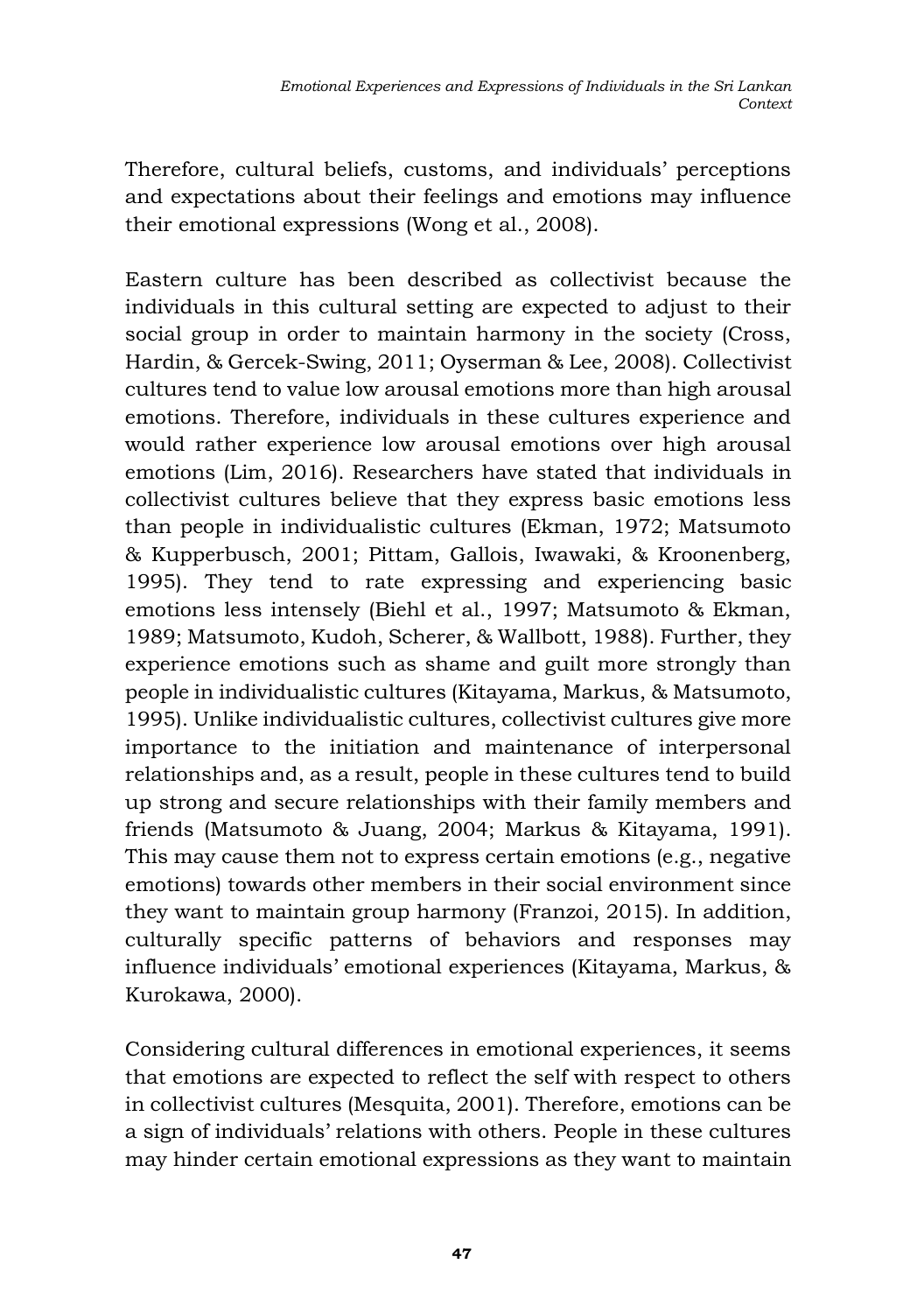harmony within their social group (as cited in Kang et al., 2003). Particularly, people in some Asian cultures may inhibit certain emotions and emotional expressions when they realize that their emotional expressions may hurt others' feelings or damage their relationships with others (Wierzbicka, 1994).

While western culture emphasizes maximizing positive emotions and expressions, eastern cultures endorse emotional self-regulation and keeping a balance between all extreme emotions (Leu, 2005). This may be due to the impact of their cultural and religious backgrounds. Some religions (e.g., Buddhism) may emphasize the importance of maintaining emotional balance. Research has also found that religion is related to higher well-being (Koenig, 2012; Koenig et al. 2012). Religious involvement may positively influence individuals' well-being since it helps individuals gain emotional support, particularly in dealing with negative emotions (Bergin, 2000; Koenig, 1998) and negative life events (Pargament, 1990). Religious beliefs also have a positive effect on dealing with emotional pain (Santrock, 2004). Therefore, individuals' religious background may influence their emotional experiences and expressions.

In summary, the present research focused on understanding emotional experiences of individuals living in the Sri Lankan context. Also, it explored whether individuals' emotional expressions vary depending on their relationships with other members in the social context. Further, it investigated the impact of religious and cultural background on their emotional experiences.

## **Methodology**

### **Participants and Procedure**

A total of 54 adults (26 males and 28 females) who lived in the Western Province, Sri Lanka participated in this study. A convenience sampling method was used for the data collection. Participants' ages ranged from 17 to 64 with a mean of 28 years. All participants were Sinhalese Buddhists and they participated in the study voluntarily. A questionnaire was developed to assess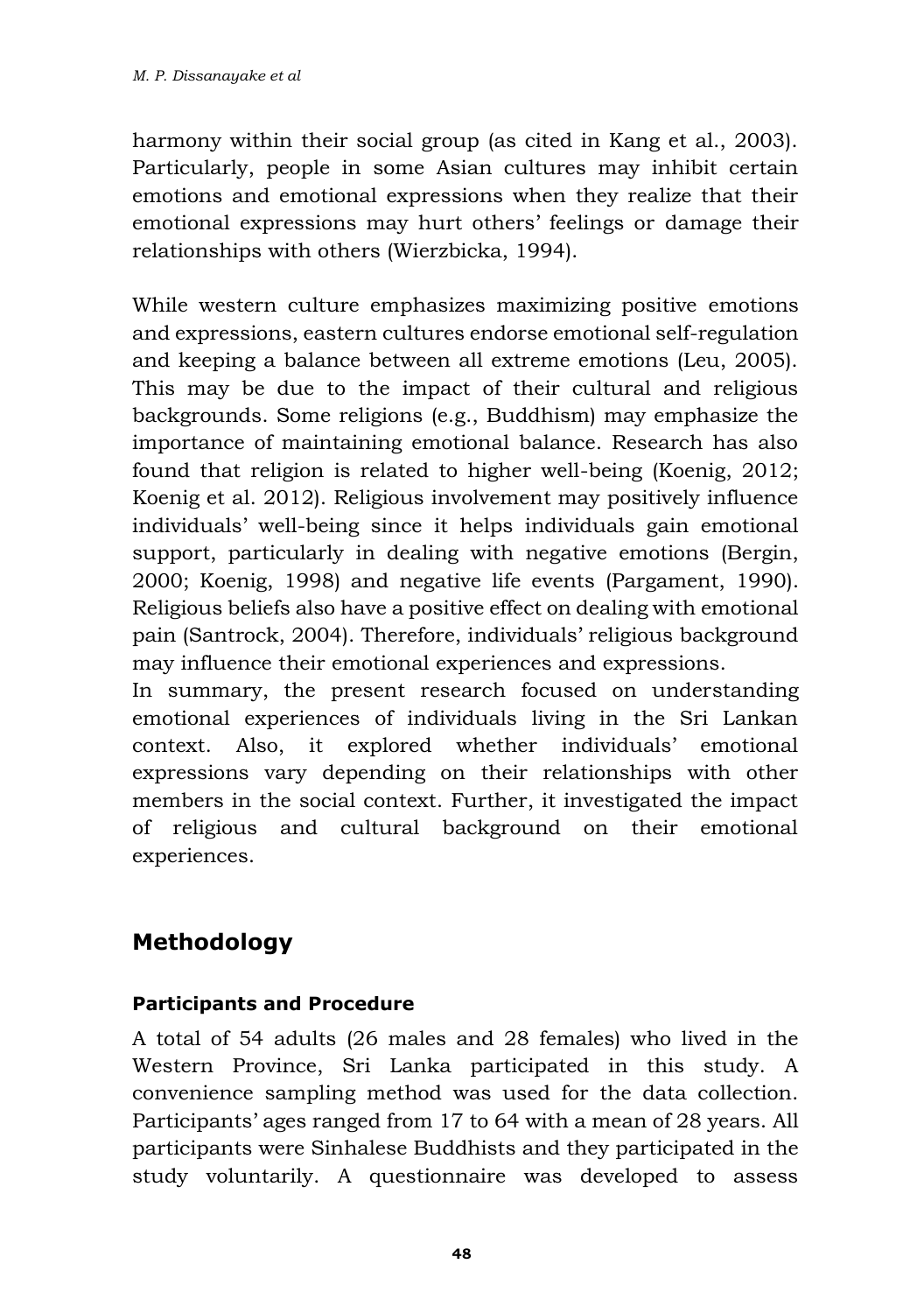emotional experiences and expressions of individuals and then it was translated into Sinhala language and re-translated into English to check for any discrepancies. The researcher explained the purpose of this study to the participants briefly and they were given instructions before completing the questionnaire.

## **Materials**

A questionnaire was developed to assess a) how often individuals feel/experience basic emotions: happiness, sadness, anger, fear, surprise, disgust, and some secondary emotions: pride, excitement, pleasure, shyness, contempt, pain, embarrassment, shame, frustration, boredom, skepticism, defense, contemplation, and exasperation, b) to what extent they think that they can express these basic emotions and secondary emotions, c) whether they think that it is appropriate to express basic emotions to individuals in various relationships such as one's parents, siblings, spouse, one's own children, friends, neighbors, and males and females in general, and d) the appropriateness of feeling and expressing basic emotions according to their religious and cultural backgrounds. The participants rated how often they experience basic and secondary emotions using a 5-point scale (1 = *never* and 5 = *always*). The other items of the questionnaire were rated on a 5-point scale (1 = *never*  and 5 = *very much*). In addition, participants answered demographic questions including gender, age, marital status, religion, ethnicity, living area and education.

# **Findings**

## **Experiencing Basic and Secondary Emotions**

Multivariate Analysis of Variance (MANOVA) revealed a significant effect for gender. Given the significance of the effect for gender, the univariate main effects were examined. The results of a univariate Analysis of Variance (ANOVA) revealed significant gender differences in experiencing both basic and secondary emotions. Accordingly, there were significant gender differences in feeling sadness, anger, pleasure, and shyness. With regard to sadness,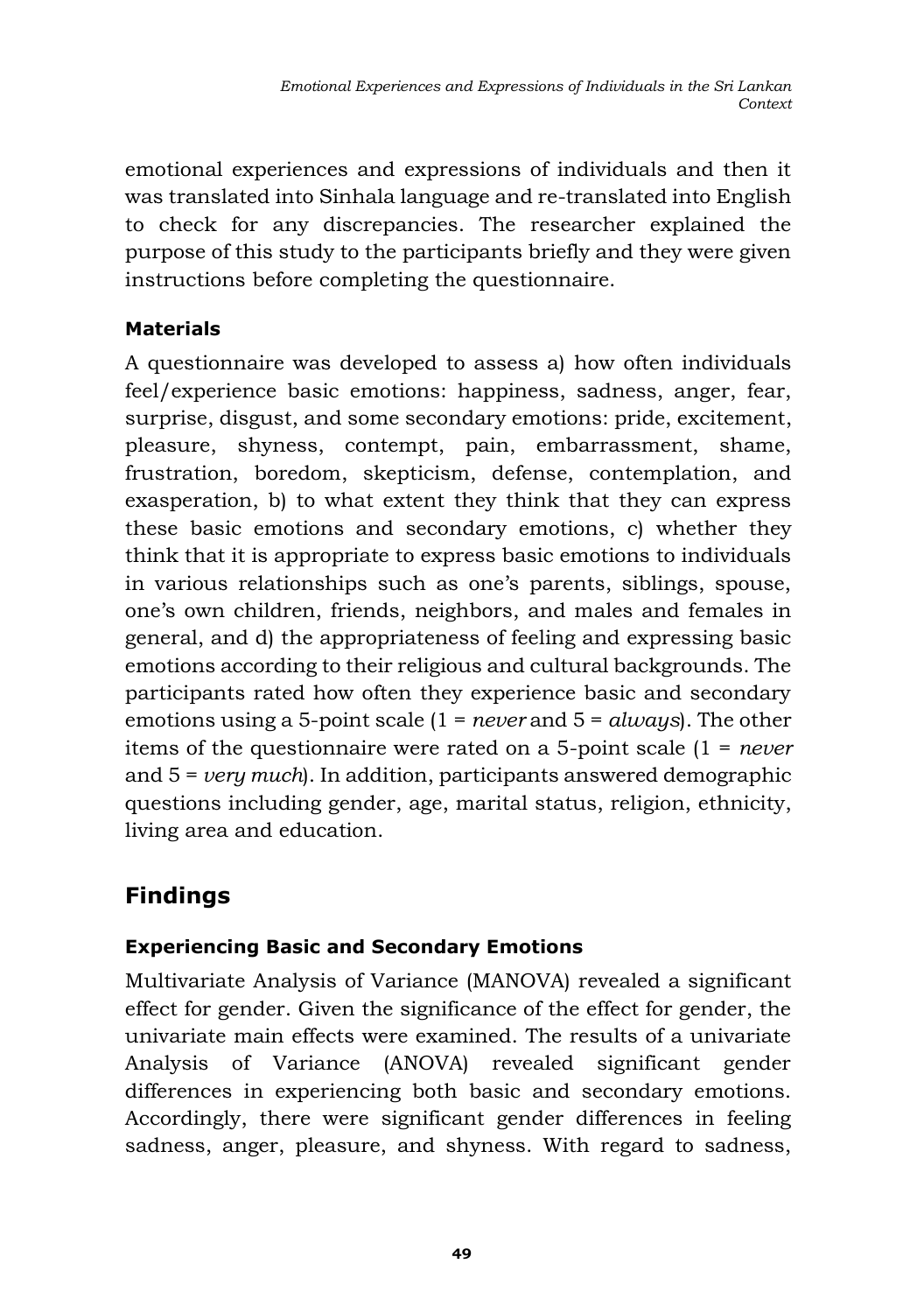results of Levene's test showed that it was not significant and therefore, the homogeneity of variance assumption was not violated. The main effect for gender was significant for sadness *F*(1, 52) = 5.82, *p*< .05. Females experienced sadness more often than males. With respect to anger, Levene's test showed that the homogeneity of variance assumption was met. The main effect of gender was significant for anger  $F(1, 52) = 6.78$ ,  $p \le 0.05$ , indicating that males feel anger more often than females. Further, a significant gender difference was found for shyness  $F(1, 52) = 4.63$ ,  $p \le .05$  and pleasure  $F(1, 52) = 5.94$ ,  $p \le 0.05$ . Accordingly, females experienced pleasure and shyness more often than males.

### **Expressing Basic and Secondary Emotions**

Results of MANOVA revealed significant multivariate main effects for gender. Therefore, the univariate main effects were examined. Results revealed significant gender differences in expressing three emotions: anger, shyness, and exasperation. A significant gender difference was found for expressing anger  $F(1, 52) = 6.17$ ,  $p \le 0.05$ , indicating that males express anger to a greater extent than females. The main effect of gender was significant for expressing shyness  $F(1, 52) = 9.83$ ,  $p \le .05$ . Accordingly, females express shyness to a greater extent than males. Also, the main effect of gender was significant for expressing exasperation  $F(1, 52) = 5.14$ ,  $p$ < .05. It revealed that males express exasperation to a greater extent than females.

### **Relationships between Experiencing and Expressing Basic and Secondary Emotions**

Correlational analyses were conducted to examine the relationships between feeling and expressing basic emotions. Findings revealed significant positive relationships between feeling and expressing happiness, anger, fear, disgust and contempt for the entire sample. There was a significant correlation between feeling and expressing happiness  $(r(54) = .48, p< .01)$ . There was a positive relationship between feeling and expressing anger  $(r(54) = .35, p \lt .01)$ . The relationship between feeling and expressing fear was also significant  $(r(54) = .51, p \le .01)$ . In addition, there were significant associations between feeling and expressing contempt  $(r(54) = .40)$ ,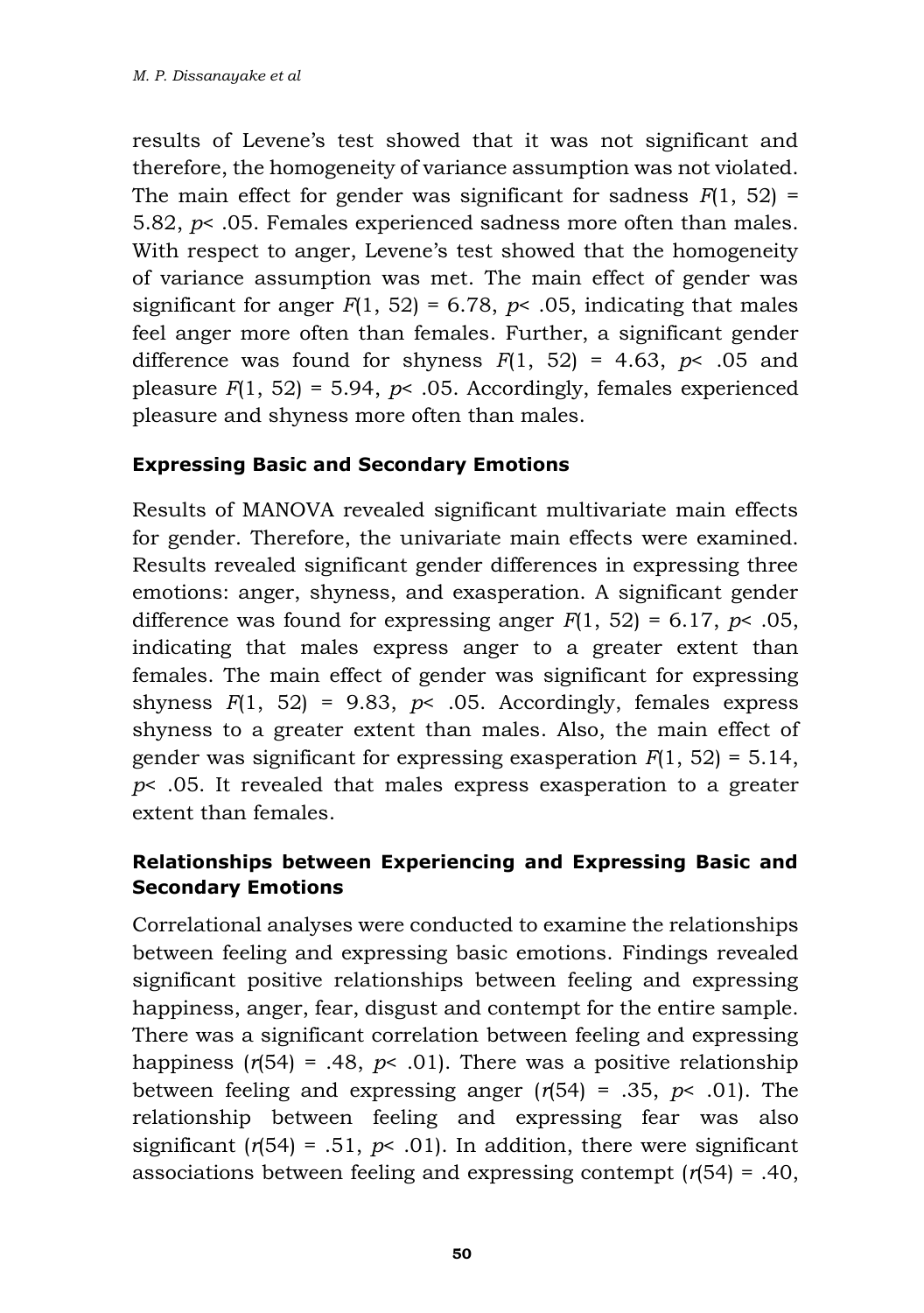*p*< .01) and disgust (*r*(54) = .28, *p*< .05).

Considering secondary emotions, there were significant correlations between feeling and expressing secondary emotions such as pride, excitement, shyness, shame, and exasperation for the entire sample. Among these emotions, the relationship between feeling and expressing emotions were stronger for shyness  $(r(54) = .57, p<$ .01), shame (*r*(54) = .61, *p*< .01), and exasperation (*r*(54) = .46, *p*< .01).

### **Emotional expressions in Social Relationships**

This study also examined whether the appropriateness of emotional expressions varied across individuals' relationships: with one's parents, siblings, spouse, one's own children, friends, neighbors, and males and females in general. There were significant relationships differences with respect to the appropriateness of expressing emotions. Individuals reported that it was more appropriate to express sadness to their spouses  $(M = 3.07, SD =$ 1.46) compared to their children (*M* = 2.37, *SD* = 1.38). Furthermore, they stated that it was more appropriate to express anger to their spouses  $(M = 2.20, SD = 1.27)$  compared to their parents (*M* = 1.73, *SD* = 1.11) (see Table 1).

### **Table 1.**

The Appropriateness of Emotional Expressions in Social Relationships

| Emotions | Relationship | Relationship | Mean<br>Difference |
|----------|--------------|--------------|--------------------|
| Sadness  | Spouse       | Children     | $0.70^*$           |
| Anger    | Spouse       | Parents      | $0.47*$            |

\**p*<.05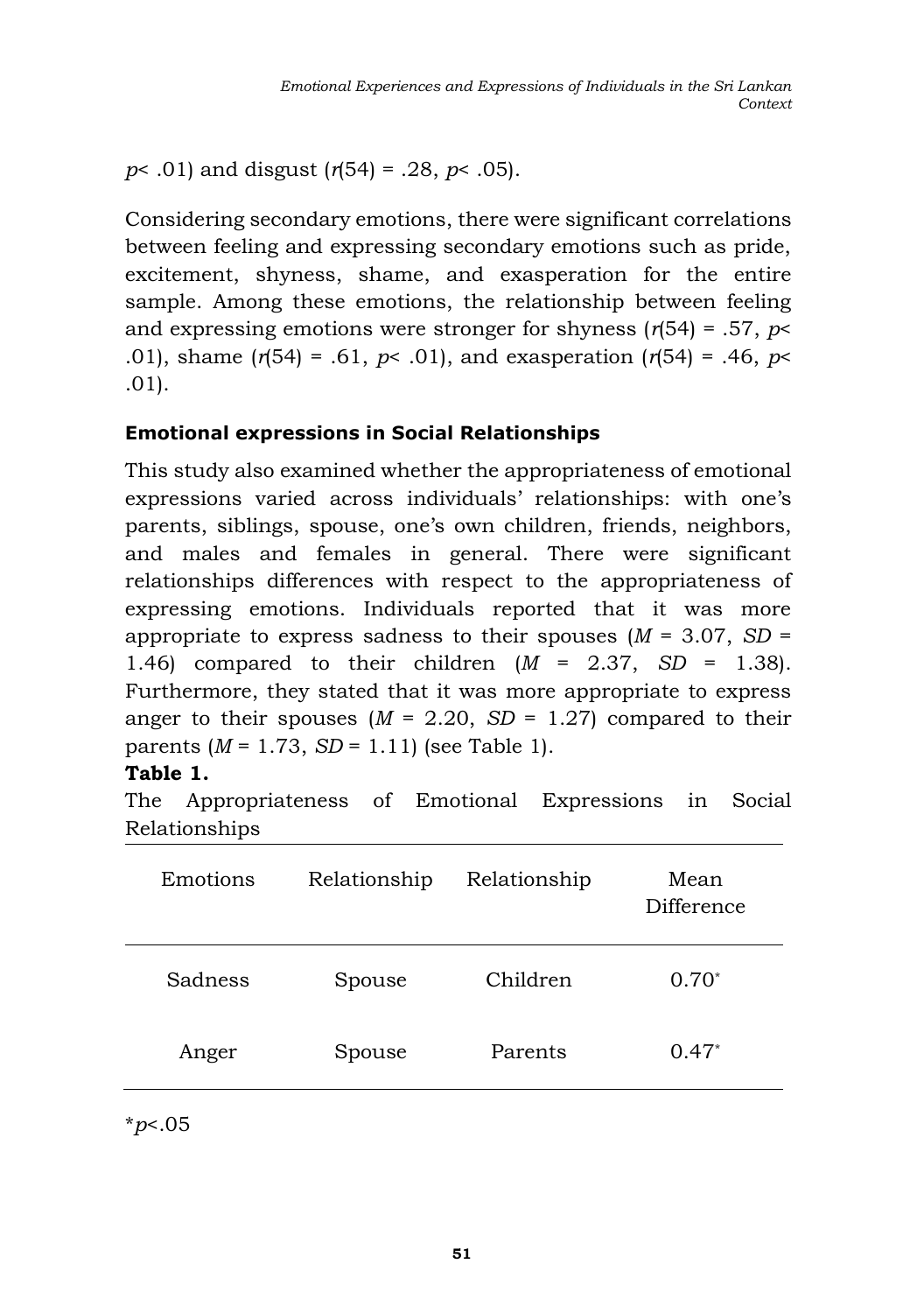### **Culture, Religion and Emotional Experiences**

Further, the present study investigated the appropriateness of feeling and expressing emotions according to their cultural and religious backgrounds. The participants were asked to report whether it was appropriate to feel and express basic emotions, happiness, sadness, anger, fear, surprise, disgust, and contempt according their culture/s. Findings suggested that individuals tend to accept the experience of some positive emotions such as happiness within their cultural context. Also, they tend to believe that it is appropriate to feel some emotions such as sadness, surprise, but not anger or contempt according to their culture (see Figure 1).

Similar results can be observed in relation to the appropriateness of expressing emotions including happiness, sadness, anger, fear, surprise, disgust, and contempt. Individuals believe that it is appropriate to express happiness, sadness and surprise within their cultural setting. However, they do not think that it is appropriate to express, especially anger and contempt according to their culture (see Figure 2).



**Figure 1**. Appropriateness of Feeling Emotions according to Culture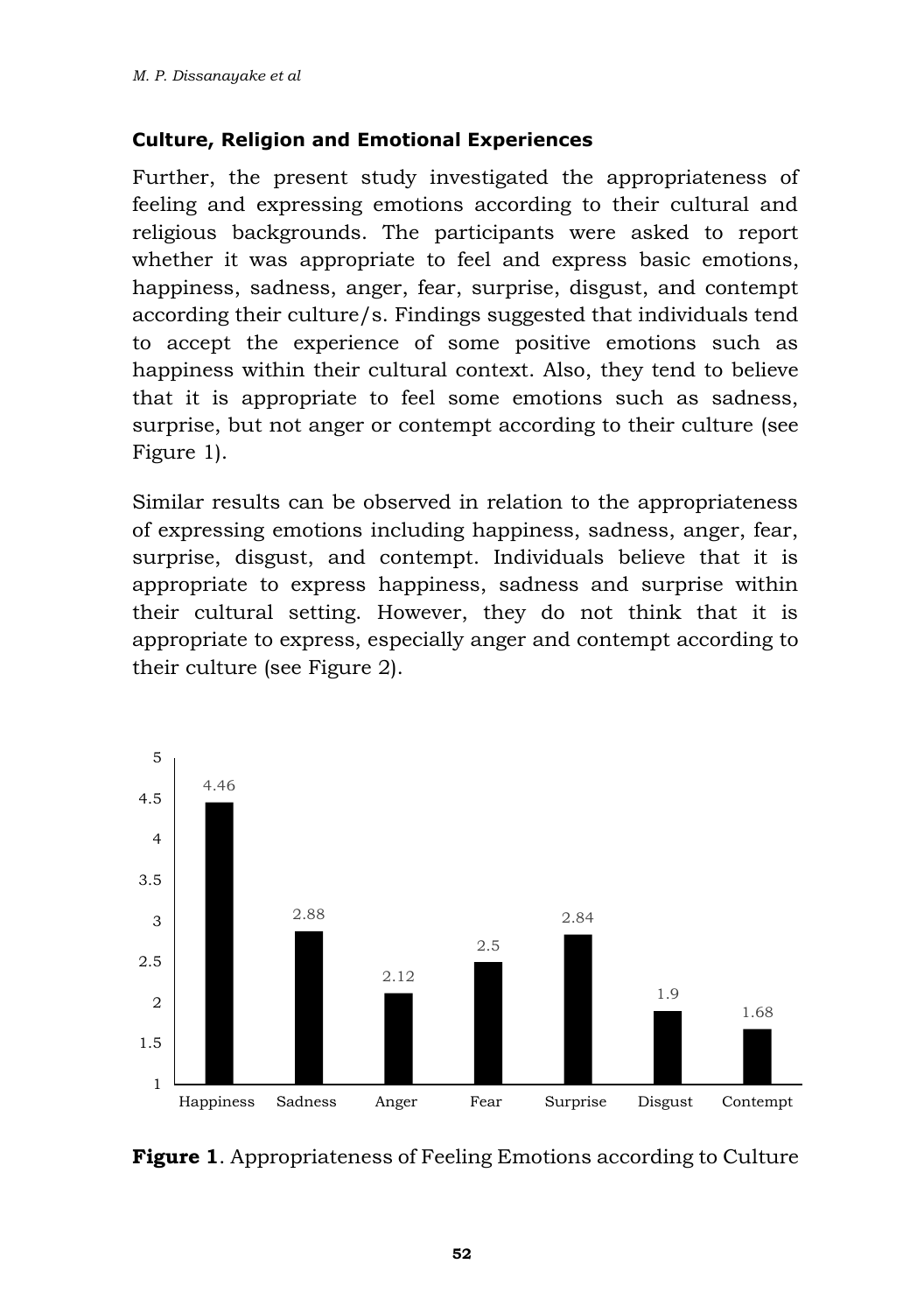

**Figure 2.** Appropriateness of Expressing Emotions according to Culture

In addition, participants reported that it was appropriate to feel emotions like happiness according to their religion; however, it was inappropriate to feel emotions such as anger, disgust, and contempt (see Figure 3). A similar trend was observed in relation to the expression of these emotions (see Figure 4). That was, individuals were less likely to express emotions such as anger, contempt, and disgust as they thought that it was inappropriate according to their religious beliefs and practices.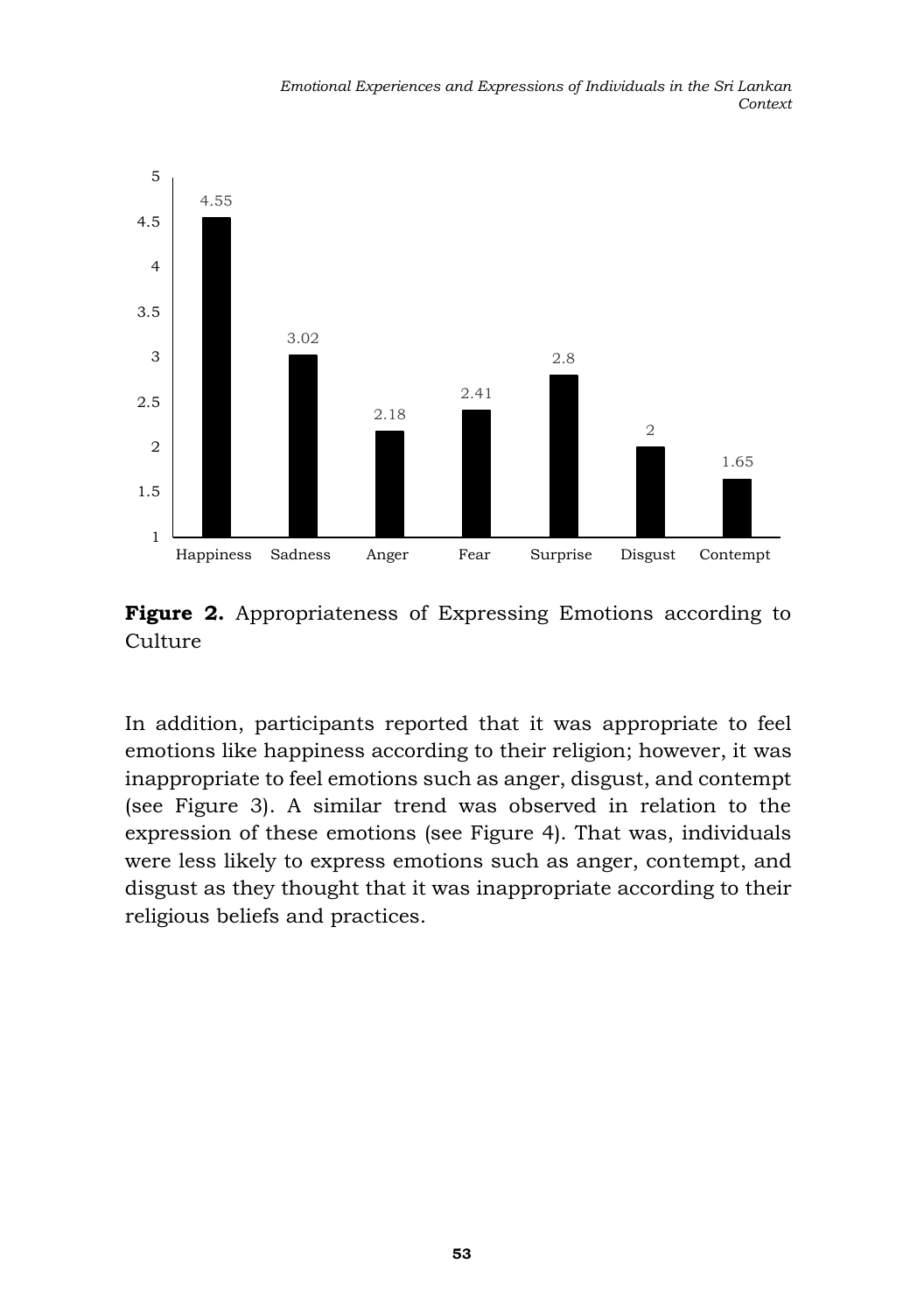

**Figure 3.** Appropriateness of Feeling Emotions according to Religion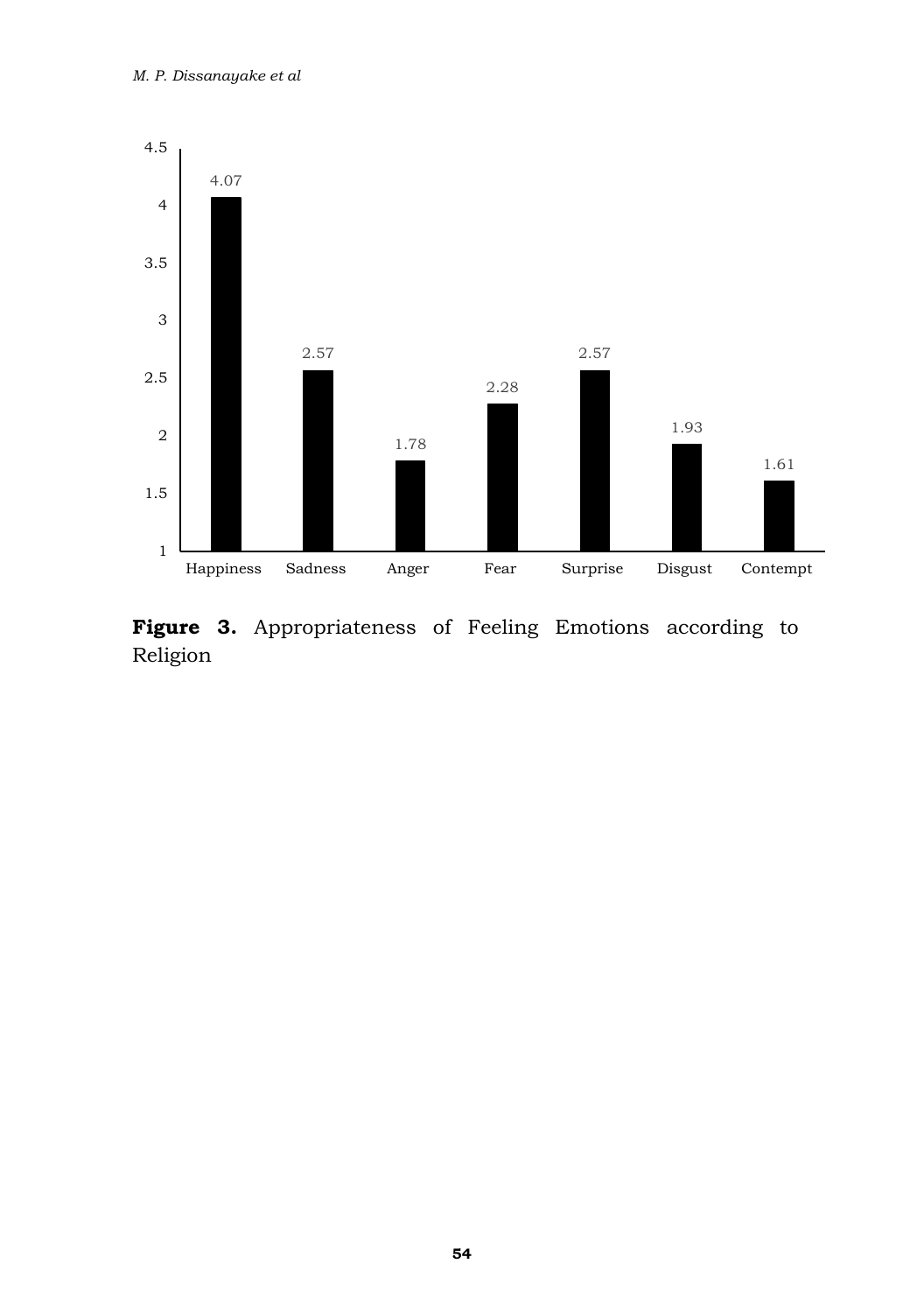

**Figure 4.** Appropriateness of Expressing Emotions according to Religion

# **Discussion and Conclusion**

The current research focused on understanding the emotional experiences and expressions of individuals, the variation in emotional expressions in their social relationships, and their beliefs about the cultural and religious appropriateness of expressing certain emotions within their socio-cultural context. Considering the experience of basic and secondary emotions, findings suggested that females experienced sadness more often than males and males experienced anger more often than females. Previous research has revealed gender stereotypes in relation to some emotions (Kelley & Hutson‐Comeaux, 2002; Parkins, 2012). Accordingly, sadness was generally associated with females and anger was related to males. Findings of the present study support the previous findings with respect to the gender difference in experiencing certain emotions. Considering the secondary emotions, females reported that they felt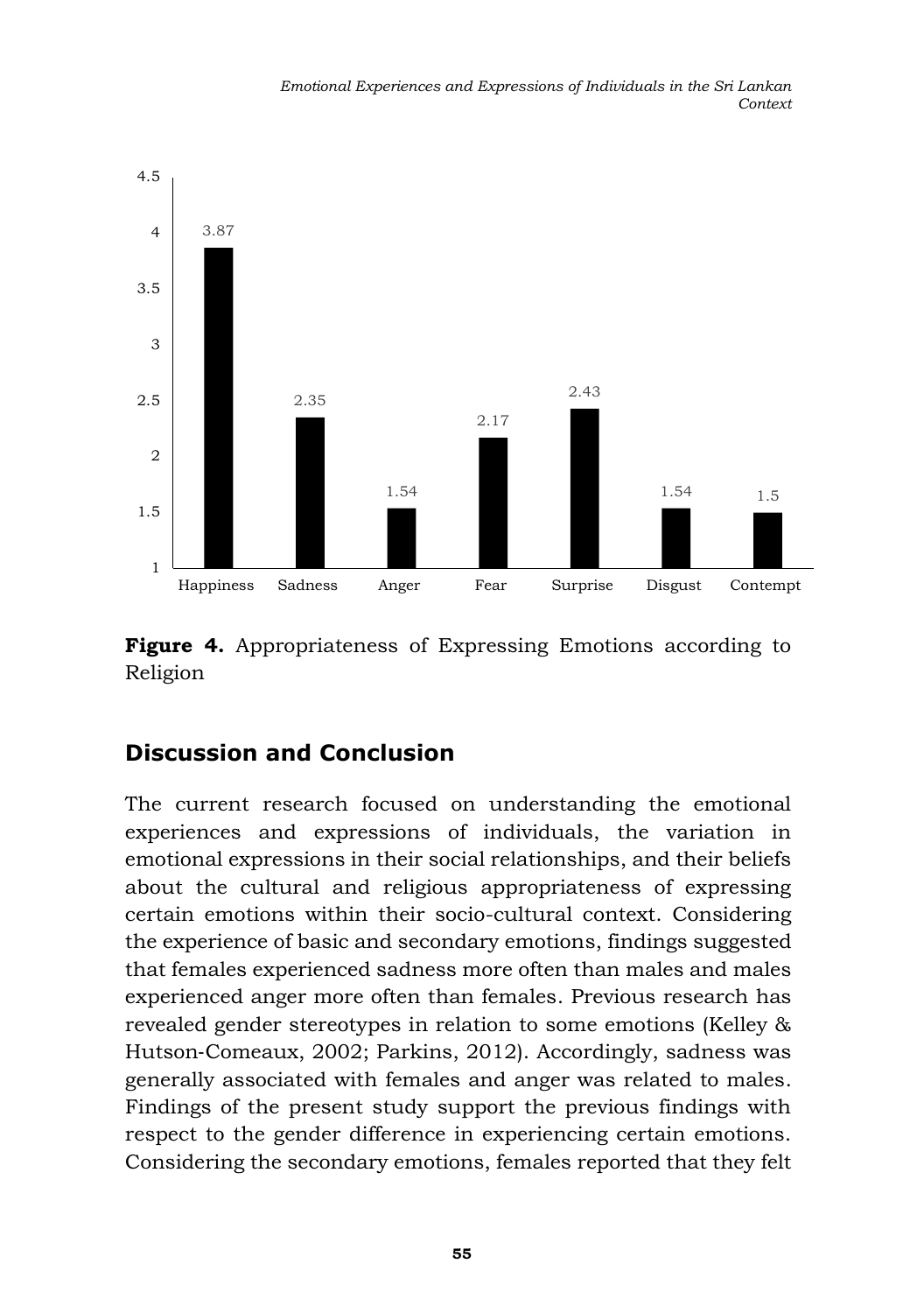shyness and pleasure more often than males. Prior research has also suggested that females experience emotions such as shyness, shame and embarrassment more strongly than males (Miller, 1999, as cited in Mandal, 2008).

Present findings indicate gender differences in expressing emotions; that is, males tend to express anger and exasperation to a greater extent than females. Prior research has found that some emotions like anger (e.g., anger) are related to males (Kelly & Hutson-Comeaux, 1999; Parkins, 2012). Also, the evidence suggests that expression of anger is desirable for males but not for females. Generally, it is believed that males and females have norms of appropriate emotional expression (Smith, Brescoll, & Thomas, 2016). Previous research has demonstrated significant gender differences in emotional expressions in adults. It was evident that females are more emotionally expressive [\(Brody & Hall, 1993;](https://www.ncbi.nlm.nih.gov/pmc/articles/PMC4469291/#R9) [Kring](https://www.ncbi.nlm.nih.gov/pmc/articles/PMC4469291/#R30)  [& Gordon, 1998\)](https://www.ncbi.nlm.nih.gov/pmc/articles/PMC4469291/#R30), particularly for positive emotions than males [\(LaFrance, Hecht, & Levy Paluck, 2003\)](https://www.ncbi.nlm.nih.gov/pmc/articles/PMC4469291/#R31). Also, they tend to internalize negative emotions (e.g., sadness) compared to males. On the contrary, males exhibited greater emotional expression, particularly for anger than females (Archer, 2004). Results of this study support the previous findings in relation to the gender differences in expressing anger. Additionally, the present findings suggested that females tend to express shyness to a greater extent than males.

With respect to the relationship between experiencing and expressing basic emotions, correlational analyses revealed significant positive relationships between feeling and expressing some positive and negative emotions such as happiness, anger, fear, disgust and contempt for the entire sample. Accordingly, individuals who felt these emotions thought that they could express these emotions to a greater extent. In addition, present findings suggested that individuals who felt secondary emotions including pride, excitement, shyness, shame and exasperation also are more likely to express these emotions to a greater extent.

Regarding the appropriateness of emotional expression in social relationships, it seems that individuals tend to choose what is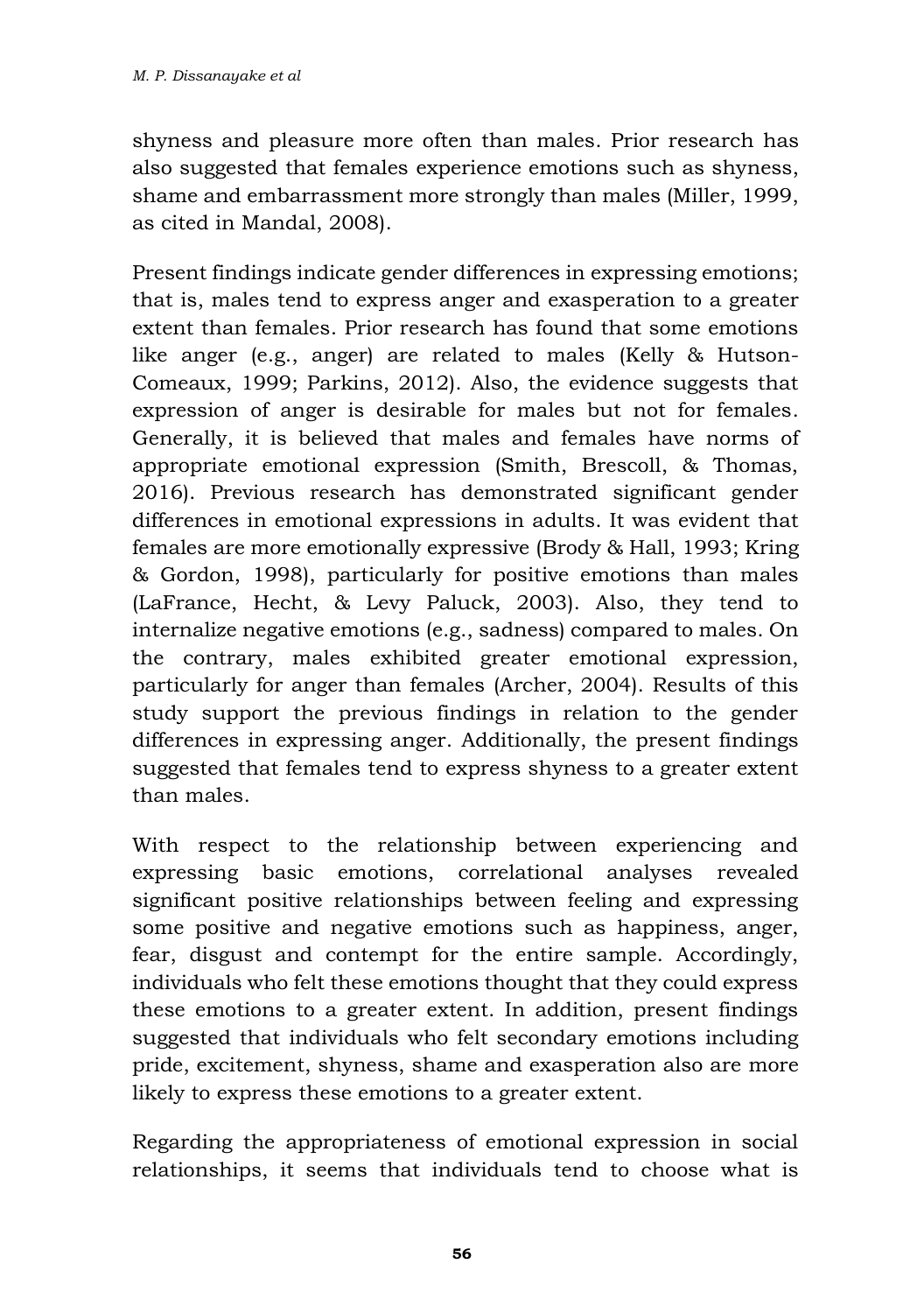appropriate and inappropriate in relation to their relationships with other members in the social environment. Individuals reported that it was appropriate to express their sadness to their spouses but not to their children. Previous research has revealed significant cultural differences in norms and beliefs related to the appropriateness of expressing emotions in social relationships (e.g., Aune & Aune, 1996; Matsumuto, 1990). Further, several studies have indicated that parents play a vital role in the development of children emotional self-regulation and expression (Frankel et al., 2012). Some parents may consider that negative emotions are not good and therefore, they may believe that these emotions need to be controlled and should not be expressed to others (Eisenberg, Cumberland, & Spinrad, 1998).

In addition, individuals believed that it was inappropriate to express anger to their parents compared to their spouses. In a South Asian cultural setting, respect for elders is thought to be an important social norm (Dissanayake, 2018). Also, within the family, children seek advice from their parents and elders, particularly in special occasions in their family settings (Siddhisena, 2005). These cultural values and norms may influence emotional expressions of individuals within their family settings. Also, collectivist cultures consider maintaining connectedness and harmony with family members and friends (Matsumoto & Juang, 2004; Markus & Kitayama, 1991) and therefore, they may not express certain negative emotions (Franzoi, 2015). Findings of this research suggest that the appropriateness of expressing certain emotions, especially negative emotions, may vary across social relationships.

The present study also examined whether cultural and religious backgrounds of individuals influenced their beliefs regarding feeling and expressing emotions. The participants were asked to report whether it was appropriate to feel and express emotions: happiness, sadness, anger, fear, surprise, disgust, and contempt according their culture and religion. Findings suggest that individuals tend to accept the experience of some positive emotions such as happiness, sadness, surprise, but not anger or contempt according to their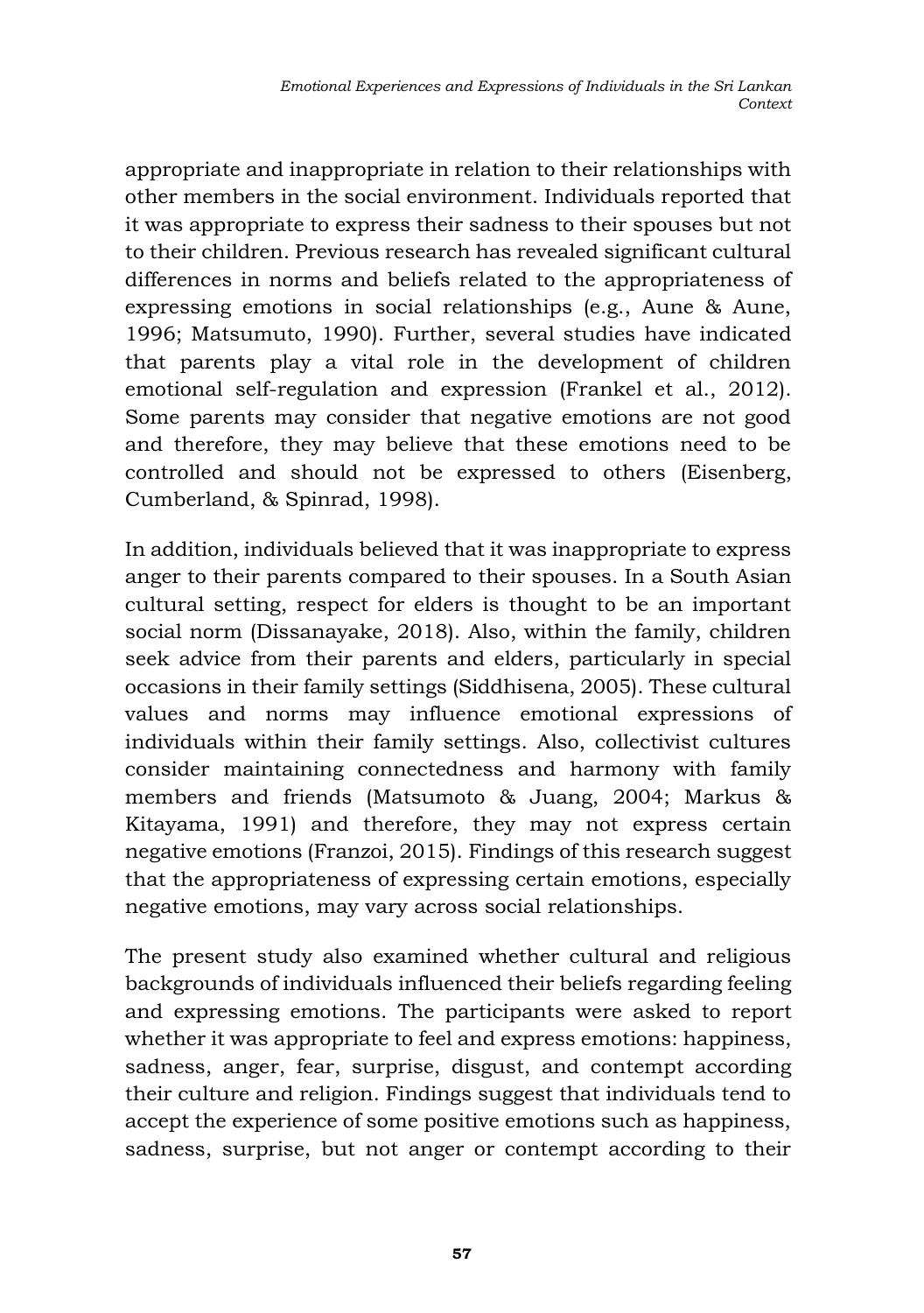culture and religion. Individuals in collectivist cultures tend to value low arousal emotions. As a consequence of these cultural influences, there is a difference in actual arousal levels of emotional experience (Lim, 2016). For example, previous research has found that Asians exhibit low arousal emotions compared to Caucasians (Kacen & Lee, 2000). According to Silberman (2003), religion helps individuals decide what is appropriate and inappropriate in relation to emotional expressions and also the appropriate intensity of these expressions. This suggests that both cultural and religious background have an impact on individuals' emotional experiences and expressions.

To conclude, although emotion has a biological base, individuals' emotional experience is also influenced by the socio-cultural environment. Culture shapes the way individuals experience and express emotions in different social situations. Current findings strengthen the evidence of the influence of different socio-cultural factors on emotional experience and expressions. Thus, a cultural approach would be helpful in understanding emotional experience and expressions of individuals in a given culture.

## **References**

- Archer, J. (2004). Sex differences in aggression in real-world settings: A meta-analytic review. *Review of General Psychology*, *8*(4), 291-322. doi:10.1037/1089-2680.8.4.291
- Aune, K. S., & Aune, R. K. (1996). Cultural Differences in the Self-Reported Experience and Expression of Emotions in Relationships**.** *Journal of Cross-cultural Psychology*, *27*(1), 67-81. [doi.org/10.1177/0022022196271005](https://doi.org/10.1177/0022022196271005)
- Bergin, A. E. (2000). Religious values and mental health. In A. Kazdin (Ed.), *Encyclopedia of psychology*. Washington, DC, & New York: American Psychological Association and Oxford University Press.
- Biehl, M., Matsumoto, D., Ekman, P., Hearn, V., Heider, K., Kudoh, T., & Ton, V. (1997). Matsumoto and Ekman's Japanese and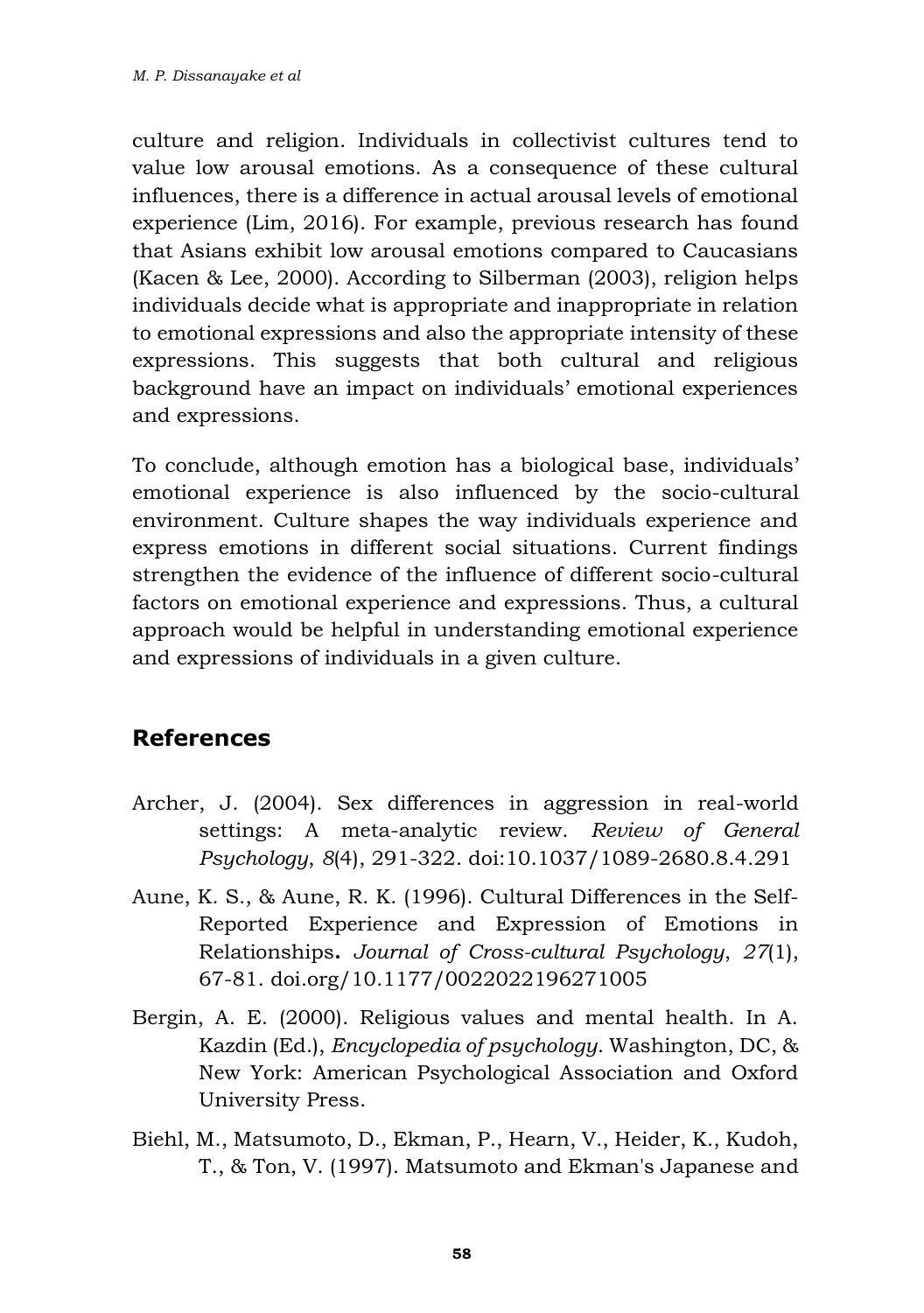Caucasian facial expressions of emotion (JACFEE): Reliability data and cross-national differences. *Journal of Nonverbal Behavior*, *21*, 3-21. DO[Ihttps://doi.org/10.1023/A:1024902500935](https://doi.org/10.1023/A:1024902500935)

- Brody, L. R., & Hall, J. A. (1993). Gender and emotion. In: M. Lewis, & J. M. Haviland (Eds.). *Handbook of emotions*. (pp. 447– 460). New York, NY: Guilford Press.
- Campos, J. J., Mumme, D. L., Kermoian, R., & Campos, R. G. (1994). A functionalist perspective on the nature of emotion. *Monographs of the Society for Research in Child Development*, *59*, 284-303. DOI: 10.2307/1166150
- Chaplin, T. M. (2015). Gender and Emotion Expression: A Developmental Contextual Perspective. *Emotion Review*, *7*(1), 14–21. doi:10.1177/1754073914544408
- Cross, S. E., Hardin, E. E., & Gercek-Swing, B. (2011). The What, How, Why, and Where of Self-Construal. *Personality & Social Psychology Review*, *15*(2), 142-179. [https://doi.org/10.1177/1088868310373752](https://doi.org/10.1177%2F1088868310373752)
- Dissanayake, M. P. (2018). Achieving active and healthy ageing in Sri Lanka. In J. T. McConatha & Karin Volkwein-Caplan (Eds.), *Ageing, Physical Activity and Health*: *International Perspectives*. London: Routledge.
- Durik, A. M., Hyde, J. S., Marks, A. C., Roy, A. L., Anaya, D., & Schultz, G. (2006). Ethnicity and gender stereotypes of emotion. *Sex Roles: A Journal of Research, 54*(7-8), 429-445. [https://doi.org/10.1007/s11199-006-9020-4](https://psycnet.apa.org/doi/10.1007/s11199-006-9020-4)
- Eisenberg, N., Cumberland, A., & Spinrad, T. L. (1998). Parental Socialization of Emotion**.** *Psychological Inquiry*, *9*(4): 241– 273. DOI: [10.1207/s15327965pli0904\\_1](https://doi.org/10.1207/s15327965pli0904_1)
- Ekman, P., Friesen, W. V., O'Sullivan, M., Chan, A., Diacoyanni-Tarlatzis, I., & Heider, K., et al., (1987). Universal and cultural differences in the judgments of facial expressions of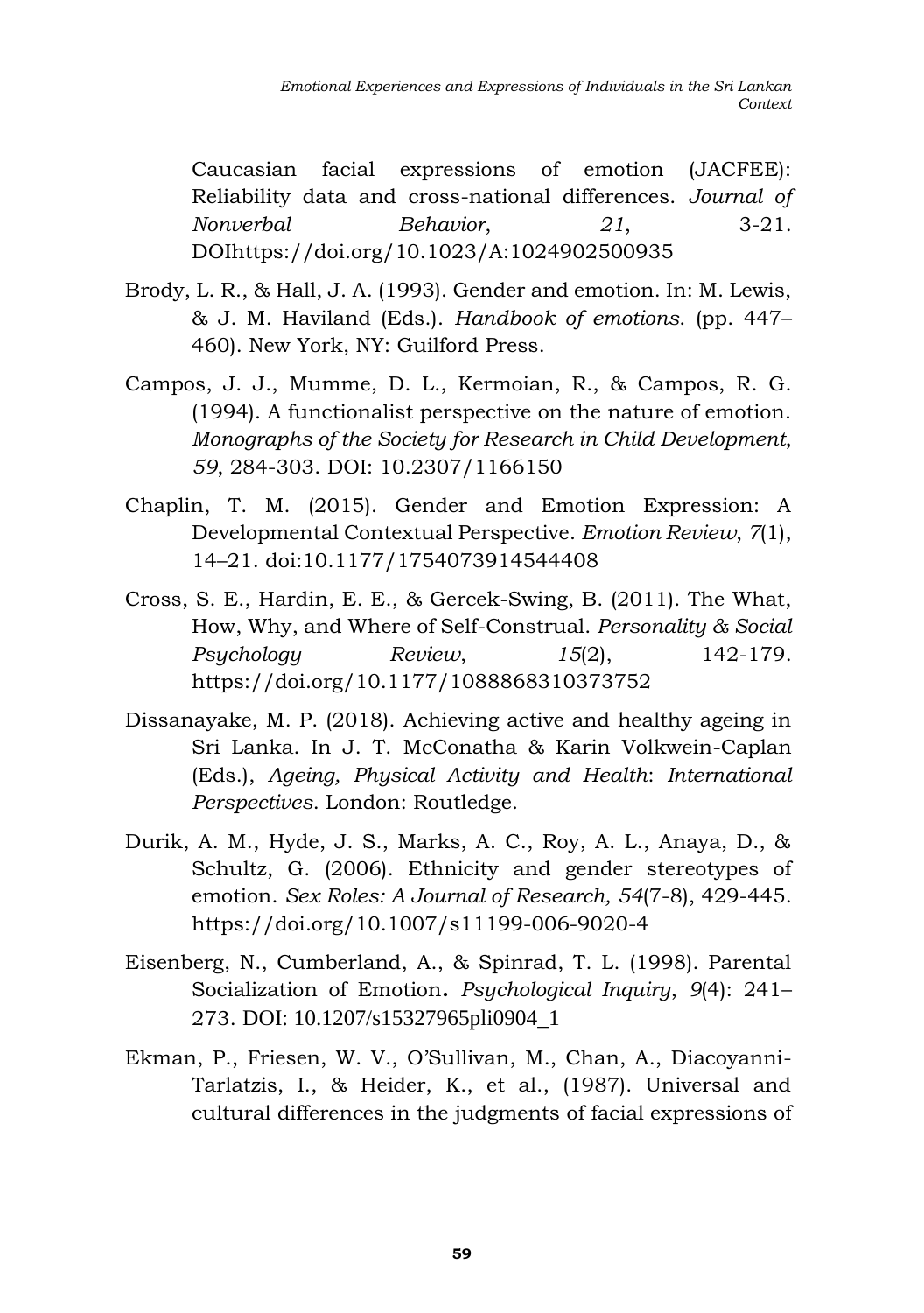emotion. *Journal of Personality and Social Psychology*, *53*(4), 712-717. doi:10.1037/0022-3514.53.4.712

- Ekman, P. (1972). Universals and cultural differences in facial expression of emotion. In J. Cole (Ed.), *Nebraska Symposium on Motivation*, 1971 (Vol. 19, pp. 207-282). Lincon: University of Nebraska Press.
- Fabes, R. A., & Martin, C. L. (1991). Gender and age stereotypes of emotionality. *Personality and Social Psychology Bulletin*, *17*, 532-540.<https://doi.org/10.1177/0146167291175008>
- Frankel, L. A., Hughes, S. O., O'Connor, T. M., Power, T. G., Fisher, J. O., & Hazen, N. L. (2012). Parental influences on children's self-regulation of energy intake: Insights from developmental literature on emotion regulation. *Journal of Obesity*, *2012*, Article ID 327259, 12 pages.doi:10.1155/2012/327259
- Franzoi, S. L. (2015). *Psychology: A discovery experience*. Mason, OH: South-Western Cengage Learning.
- Frijda, N. H. (1986). *The emotions: Studies in emotion and social interaction*. Cambridge: Cambridge University Press.
- Johnson, J. T., & Shulman, G. A. (1988). More alike than meets the eye: Perceived gender differences in subjective experience and its display. *Sex Roles: A Journal of Research, 19*(1-2), 67– 79. [https://doi.org/10.1007/BF00292465](https://psycnet.apa.org/doi/10.1007/BF00292465)
- Kacen, J. J., & Lee, J. A. (2000). The influence of culture on consumer impulsive buying behavior. *Journal of Consumer Psychology*, *12*, 163-176. [https://doi.org/10.1207/S15327663JCP1202\\_08](https://doi.org/10.1207/S15327663JCP1202_08)
- Kang, S., Shaver, P. R., Sue, S., Min, K., & Jing, H. (2003). Culturalspecific patterns in the prediction of life satisfaction: Role of emotion, relationship quality, and self-esteem. *Personality and Social Psychology Bulletin*, *29*(12), 1596-1608. doi:10.1177/0146167203255986c
- Kang, S., & Shaver, P. R. (2004). Individual differences in emotional complexity: Their psychological implications. *Journal of Personality*, *72*(4), 687-726. Doi:10.1111/j.0022- 3506.2004.00277.x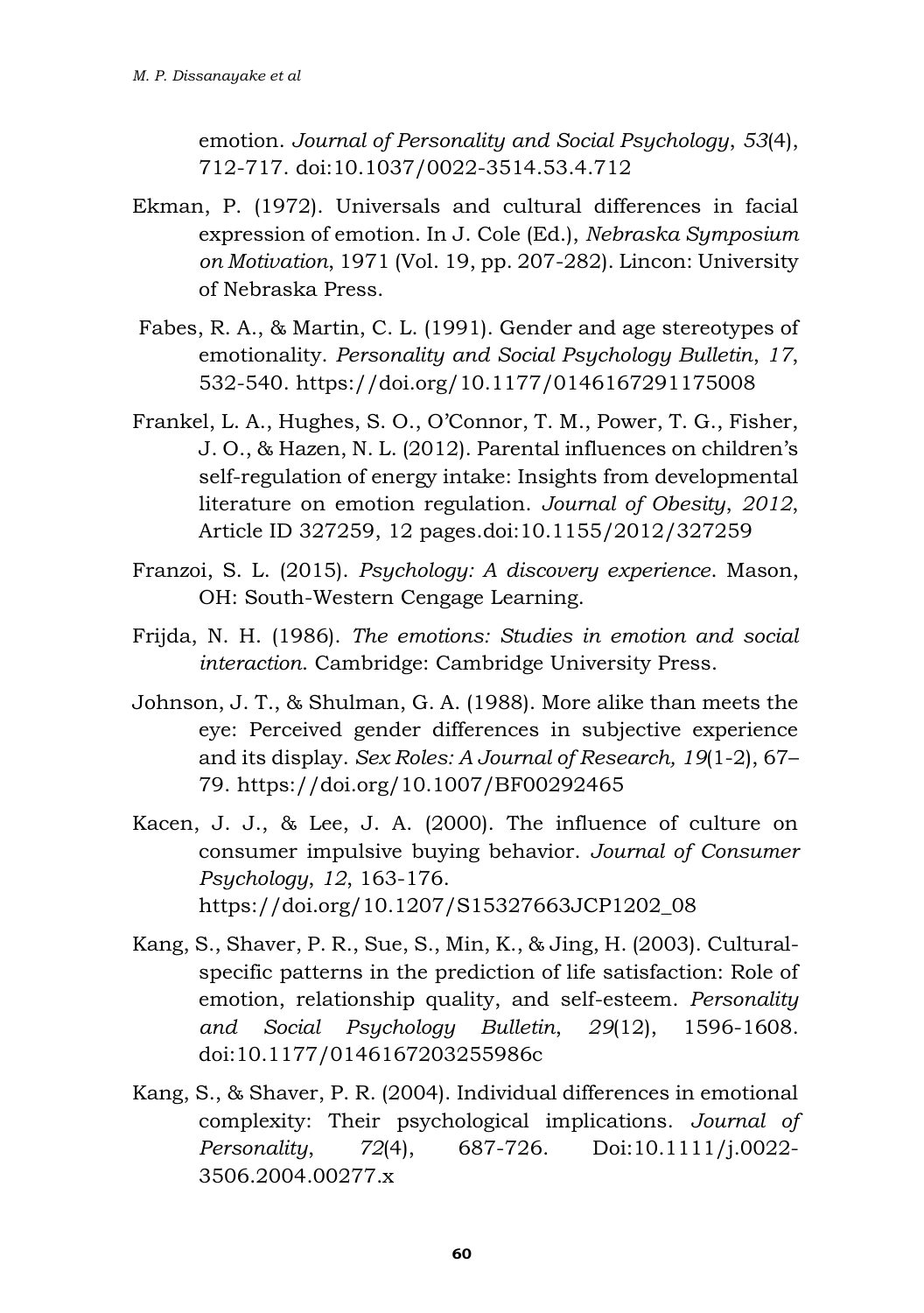- Kelly, J. R. & Hutson-Comeaux, S. L. (2002). Gender stereotypes of emotional reactions: How we judge an emotion as valid. *Sex Roles: A Journal of Research, 47*(1-2), 1-10. [https://doi.org/10.1023/A:1020657301981](https://psycnet.apa.org/doi/10.1023/A:1020657301981)
- Kelly, J. R., & Hutson-Comeaux, S. L. (1999). Gender-emotion stereotypes are context specific. *Sex Roles: A Journal of Research, 40*(1-2), 107-120. [https://doi.org/10.1023/A:1018834501996](https://psycnet.apa.org/doi/10.1023/A:1018834501996)
- Kitayama, S., Markus, H. R., & Kurokawa, M. (2000). Culture, emotion, and well-being: Good feelings in Japan and United States. *Cognition & Emotion*, *14*(1), 93-124. doi:10.1080/026999300379003
- Kitayama, S., Markus, H. R., & Matsumoto, H. (1995). Culture, self, and emotion: A cultural perspective on ''self-conscious'' emotions. In J. P. Tangney (Ed.), *Self-conscious emotions: The psychology of shame, guilt, embarrassment, and pride* (pp. 439–464). New York: Guilford Press.
- Koenig, H. G. (2012). Religion, spirituality, and health: The research and clinical implications. *ISRN Psychiatry 2012*. doi:10.5402/2012/278730.
- Koenig, H., King, D., & Carson, V. B. (2012). *Handbook of religion and health*. New York, NY: Oxford University Press.
- Koenig, H. G. (1998). Religious attitudes and practices of hospitalized medically ill older adults. *International Journal of Geriatric Psychiatry*, *13*(4), 213- 224[.https://doi.org/10.1002/\(SICI\)1099-](https://psycnet.apa.org/doi/10.1002/(SICI)1099-1166(199804)13:4%3C213::AID-GPS755%3E3.0.CO;2-5) [1166\(199804\)13:4<213::AID-GPS755>3.0.CO;2-5](https://psycnet.apa.org/doi/10.1002/(SICI)1099-1166(199804)13:4%3C213::AID-GPS755%3E3.0.CO;2-5)
- Kring, A. M., & Gordon, A. H. (1998). Sex differences in emotion: Expression, experience, and physiology. *Journal of Personality and Social Psychology*. *74*, 686–703. [https://doi.org/10.1037/0022-3514.74.3.686](https://psycnet.apa.org/doi/10.1037/0022-3514.74.3.686)
- LaFrance, M., Hecht, M. A., & Paluck, E. L. (2003). The contingent smile: A meta-analysis of sex differences in smiling. *Psychological Bulletin*, *129*(2), 305–334. doi: 10.1037/0033-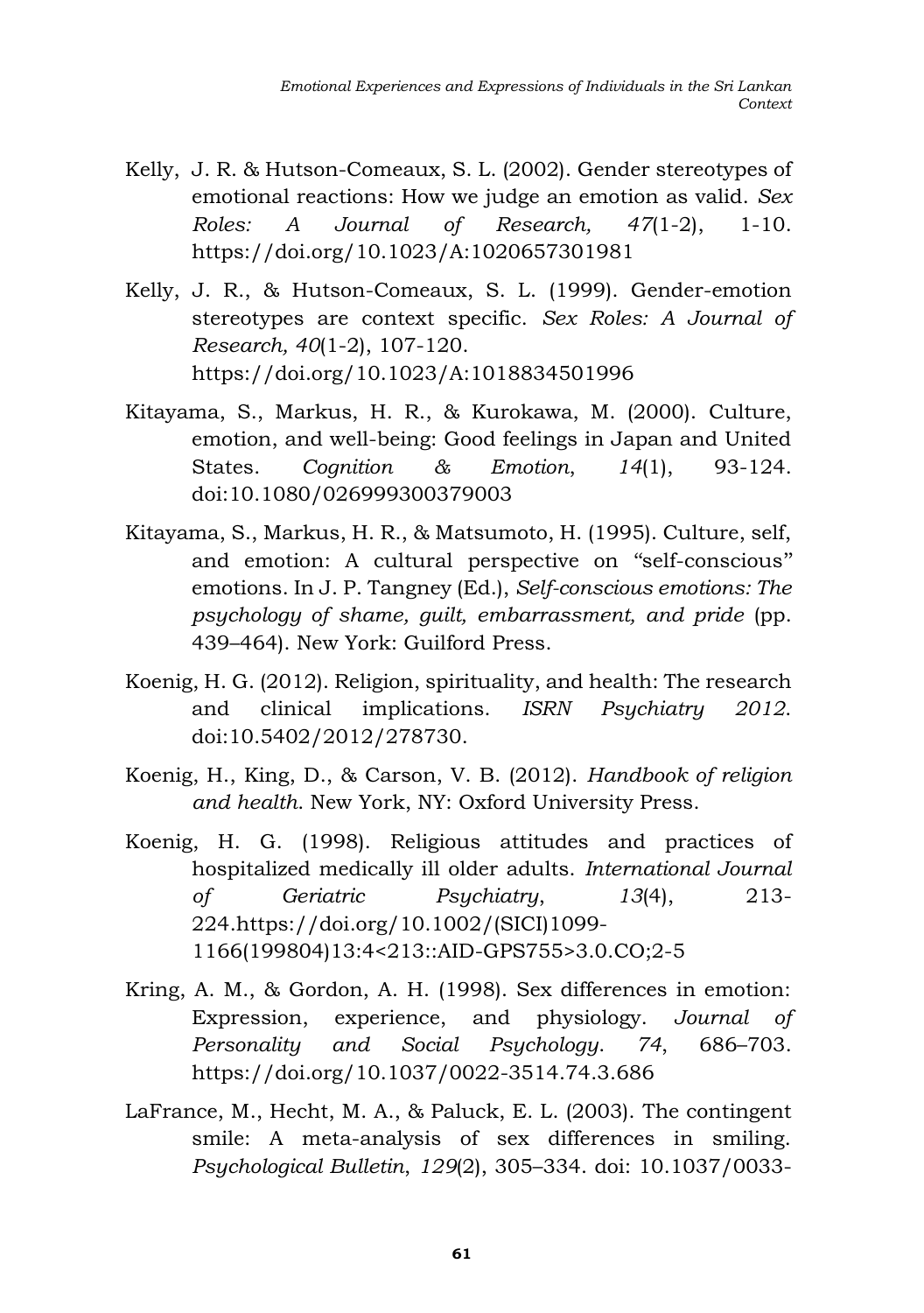2909.129.2.305

- Leu, J. (2005). Emotional dialecticism versus optimism: Cultural styles of emotion regulation among Chinese, Japanese, and Americans. *Dissertation Abstracts International: Section B: The Sciences and Engineering*, *65*(10-B), 5461. Retrieved from [http://proquest.umi.com/pqdweb?index=0&did=81378685](http://proquest.umi.com/pqdweb?index=0&did=813786851&SrchMode=1&sid=1&Fmt=6&VInst=PROD&VType=PQD&RQT=309&VName=PQD&TS=1268084587&clientId=15092) [1&SrchMode=1&sid=1&Fmt=6&VInst=PROD&VType=PQD&](http://proquest.umi.com/pqdweb?index=0&did=813786851&SrchMode=1&sid=1&Fmt=6&VInst=PROD&VType=PQD&RQT=309&VName=PQD&TS=1268084587&clientId=15092) [RQT=309&VName=PQD&TS=1268084587&clientId=15092](http://proquest.umi.com/pqdweb?index=0&did=813786851&SrchMode=1&sid=1&Fmt=6&VInst=PROD&VType=PQD&RQT=309&VName=PQD&TS=1268084587&clientId=15092)
- Lim, N. (2016). Cultural differences in emotion: differences in emotional arousal level between the East and the West. *Integrative Medicine Research*, *5*, 105-109. <https://doi.org/10.1016/j.imr.2016.03.004>
- Lutz, C. (1988). *Unnatural emotions: everyday sentiments on a Micronesian atoll and their challenge to Western theory*. Chicago: University of Chicago Press.
- Mandal, E. (2008). Shyness and gender. Physical, emotional, cognitive, behavioral consequences and strategies of coping with shyness by women and men of different gender identity. *The New Educational Review*, 259 -273.
- Markus, H. R., & Kitayama, S. (1991). Culture and the self: Implications for cognition, emotion, and motivation. *Psychological Review, 98*(2)*,* 224–253. doi:10.1037/0033- 295X.98.2.224
- Matsumoto et al. (2008). Culture, emotion regulation, and adjustment. *Journal of Personality and Social Psychology*, *94*(6), 925-937. doi:10.1037/0022-3514.94.6.925
- Matsumoto, D., & Juang, L. (2004). *Culture and psychology*. (3rd Ed.). California: Wadsworth.
- Matsumoto, D., & Kupperbusch, C. (2001). Idiocentric and allocentric differences in emotional expression, experience, and the coherence between expression and experience. *Asian Journal of Social Psychology*, *4*, 113–131. <https://doi.org/10.1111/j.1467-839X.2001.00080.x>

Matsumuto, D. (1990). Cultural similarities and differences in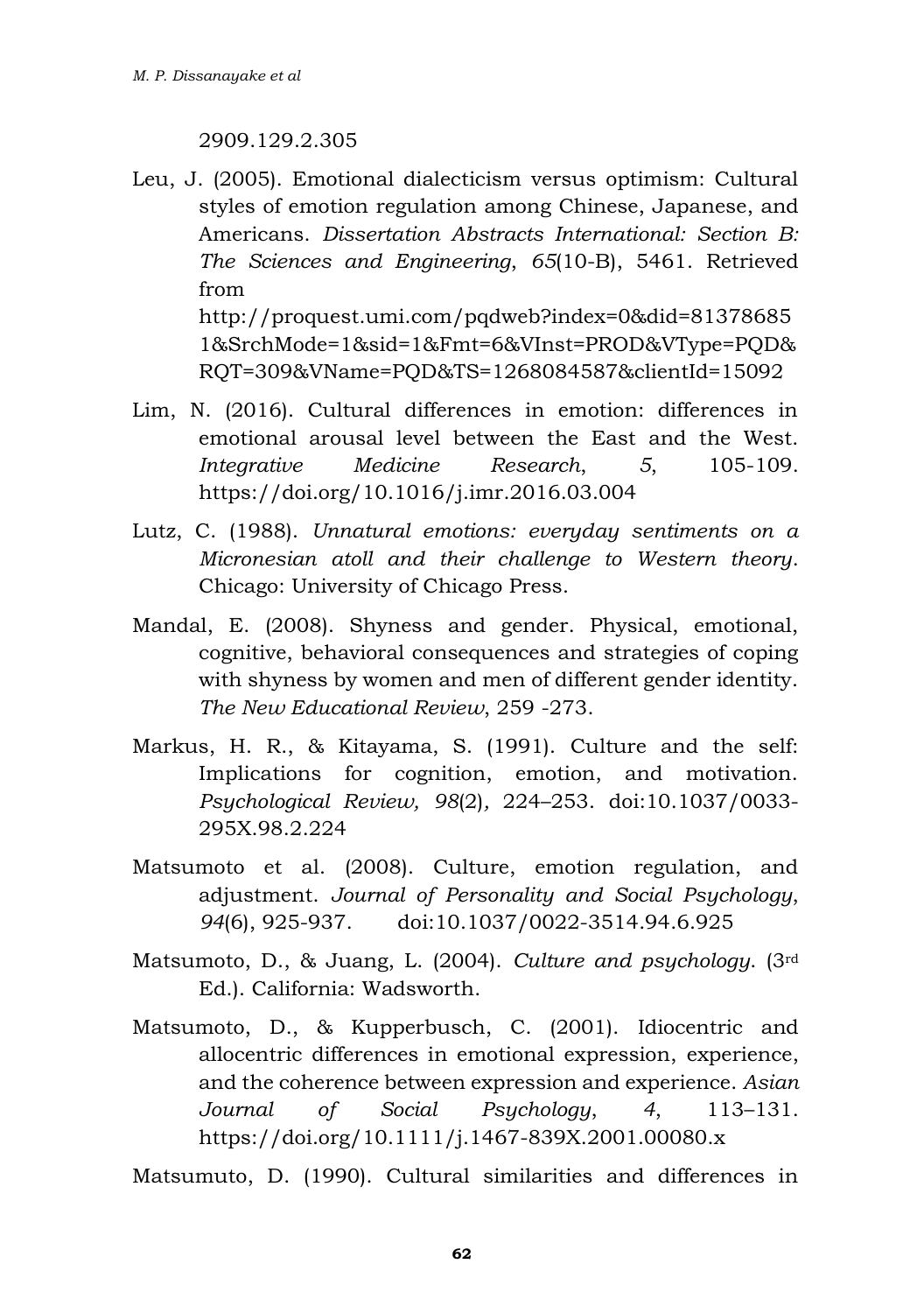display rules. *Motivation and Emotion*, *14*(3), 195-214. https://doi.org/10.1007/BF00995569

- Matsumoto, D., & Ekman, P. (1989). American-Japanese cultural differences in judgments of facial expressions of emotion. *Motivation and Emotion, 13*, 143–157. https://doi.org/10.1007/BF00992959
- Matsumoto, D., Kudoh, T., Scherer, K. R., & Wallbott, H. G. (1988). Antecedents of and reactions to emotions in the U.S. and Japan. *Journal of Cross-Cultural Psychology*, *19*, 267-86. [https://doi.org/10.1177/0022022188193001](https://psycnet.apa.org/doi/10.1177/0022022188193001)
- Mesquita, B., & Walker, R. (2003). Cultural differences in emotions: a context for interpreting emotional experiences. *Behaviour Research and Therapy*, *41*, 777–793. DOI: [10.1016/s0005-](https://doi.org/10.1016/s0005-7967(02)00189-4) [7967\(02\)00189-4](https://doi.org/10.1016/s0005-7967(02)00189-4)
- Mesquita, B. (2001). Emotions in collectivist and individualist contexts. *Journal of Personality and Social Psychology*, *80*(1), 68-74. Doi:10.1037/0033-2909.112.2.179
- Olderbak, S., Wilhelm, O., Hildebrandt, A., & Quoidbach, J. (2019). Sex differences in facial emotion perception ability across the lifespan. *Cognition and Emotion, 33*, 579-588. Doi: 10.1080/02699931.2018.14544
- Pettijohn, T. F. (1991). *The encyclopedic dictionary of psychology*. (4th Ed.). Connecticut: The Dushkin Publishing Group, Inc.
- Oyserman, D., & Lee, S. W. S. (2008). Does culture influence what and how we think? Effects of priming individualism and collectivism. *Psychological Bulletin*, *134*, 311–342. doi: 10.1037/0033-2909.134.2.311.
- Panayiotou, A. (2004). Switching Codes, Switching Code: Emotional Responses of Bilinguals in English and Greek, *Journal of Multilingual and Multicultural Development*, *25*(2&3), 124- 139. DOI: 10.1080/01434630408666525
- Pargament, K. I. (1990). God help me: Toward a theoretical framework of coping for the psychology of religion. In M. L.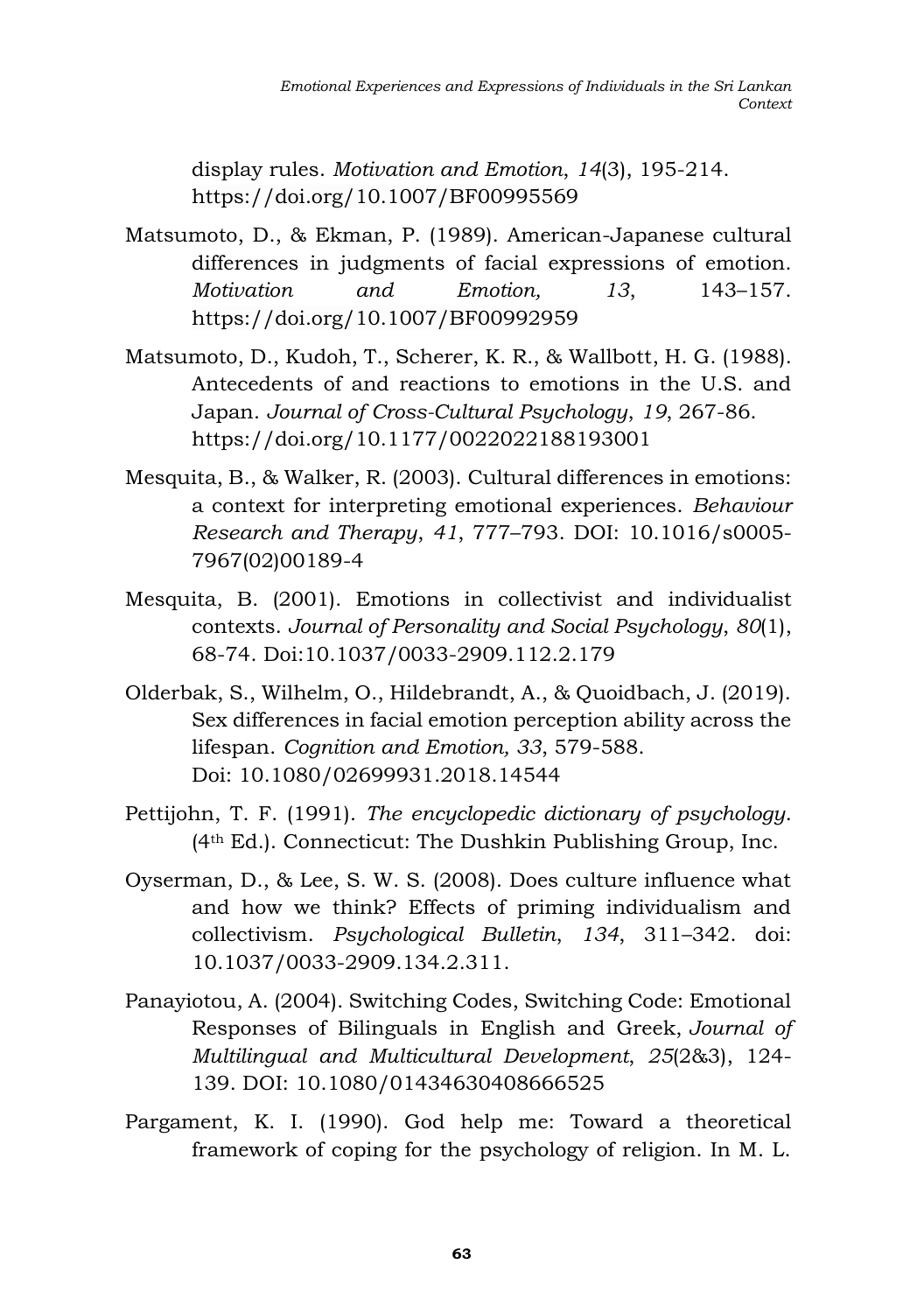Lynn & D. O. Moberg (Eds.), *Research in the social scientific study of religion* (Vol. 2). Greenwich, CT: JAI Press.

- Parkins, R. (2012). Gender and emotional expressiveness: An analysis of prosodic features in emotional expression. *Griffith Working Papers in Pragmatics and Intercultural Communication*, *5*(1), 46-54.
- Pittam, J., Gallois, C., Iwawaki, S., & Kroonenberg, P. (1995). Australian and Japanese concepts of expressive behavior. *Journal of Cross-Cultural Psychology*, *26*(5), 451-473. [https://doi.org/10.1177/0022022195265001](https://psycnet.apa.org/doi/10.1177/0022022195265001)
- Santrock, J. W. (2004). *Life-span development* (9th Ed.). New York: McGraw-Hill.
- Schwartz, S. H. (2004). Mapping and interpreting cultural differences around the world. In V. Vinken, J. Soeters, & P. Ester (Eds.), *Comparing cultures: Dimensions of culture in a comparative perspective* (pp. 43-73). Leiden, the Netherlands: Brill.
- Siddhisena, K. A. P. (2005). Socio-economic implications of ageing in Sri Lanka: An overview, Working Paper no. WP105, Oxford Institute of Ageing, University of Oxford, October 2005.
- Silberman, I. (2003). Spiritual role modeling: The teaching of meaning systems. *The International Journal for the Psychology of Religion*, *13*, 175–195. doi: 10.1207/S15327582IJPR1303\_03
- Simpson, P. A., & Stroh, L. K. (2004). Gender Differences: Emotional Expression and Feelings of Personal Inauthenticity. *Journal of Applied Psychology, 89*(4), 715- 721. [https://doi.org/10.1037/0021-9010.89.4.715](https://psycnet.apa.org/doi/10.1037/0021-9010.89.4.715)
- Smith, J. S., Brescoll, V. L., & Thomas, E. L. (2016). Constrained by emotion: Women, leadership, and expressing emotion in the workplace. In M. L. Connerley, & J. Wu (Eds.). *Handbook on well-being of working women*. (pp. 209-224). New York: Springer.
- Tracy, J. L., & Robins, R. W. (2008). The Nonverbal Expression of Pride: Evidence for Cross-Cultural Recognition. *Journal of*